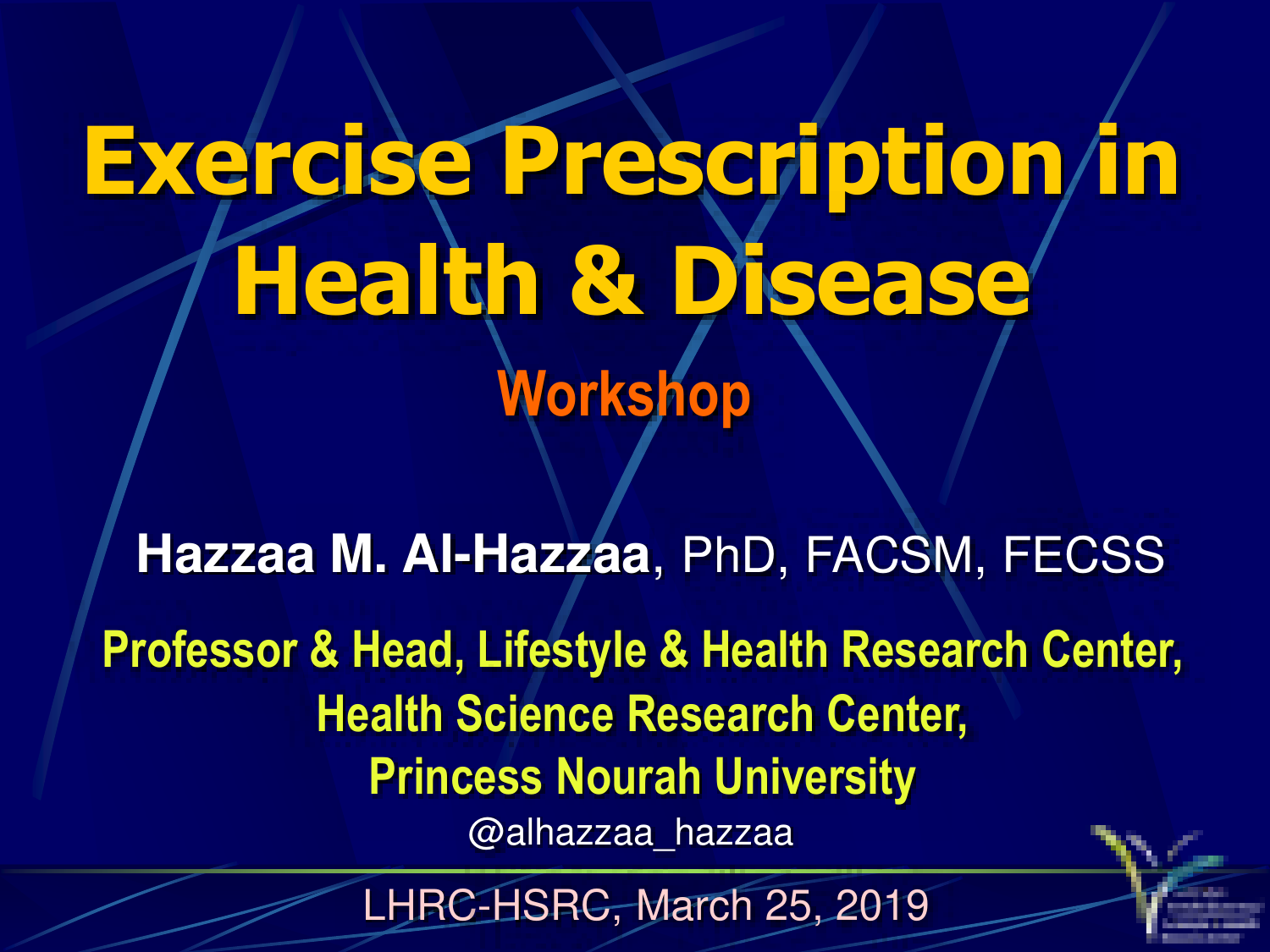# **45 slides are shown Of 182 slides**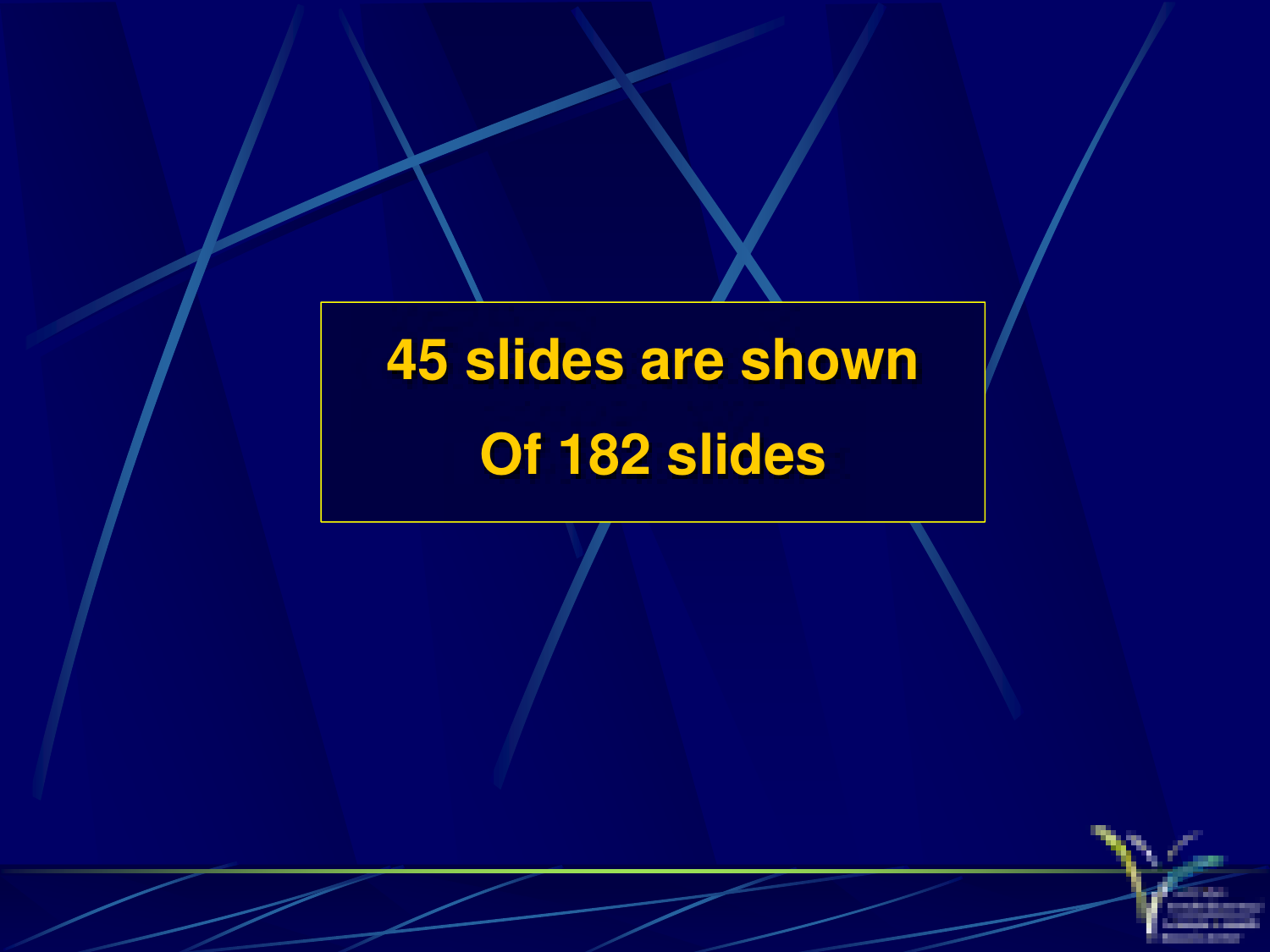## **Major Outlines**

- Basic concepts & definition in physical activity science.
- Discussion of evidence-based physical activity that promotes health and prevent disease/excess weight?
- Safety and health screening before engaging in structured exercise or physical activity.
- Principle and components of exercise prescription.
- Calculating exercise intensity using heart rate reserve.
- Metabolic calculation of energy expenditures during exercise.
- Exercise prescription for obese and diabetic patients, with Ø. varieties of case studies.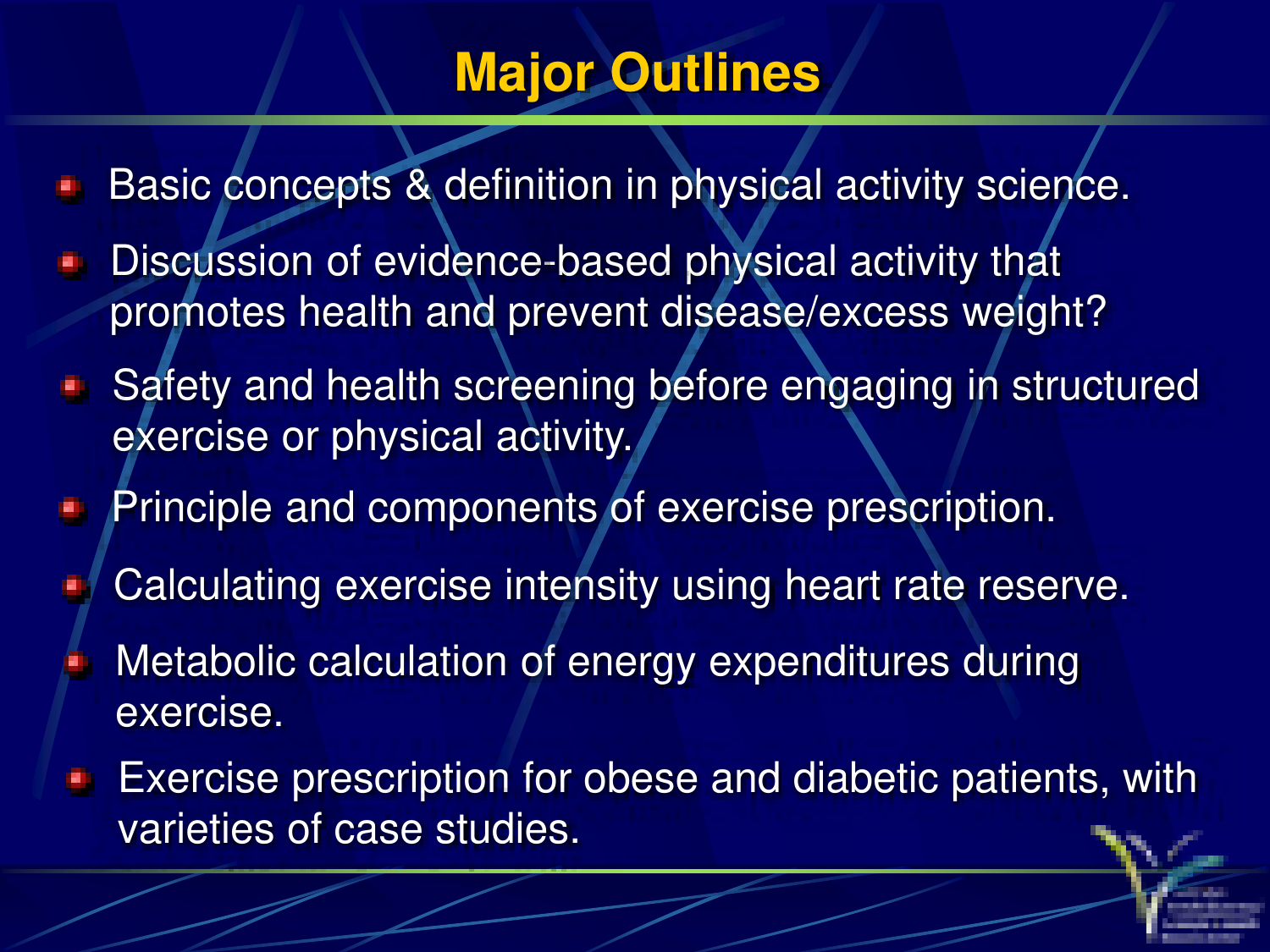#### **Learning objectives (1)**

#### **Upon successful completion of this workshop, the participants should be able to:**

- Describe the basic definitions and concepts of physical activity science as they relate to exercise prescription.
- Recognize the benefits & implications of engaging in the recommended amount of physical activity with particular reference to diabetes & obesity.
- Know the current recommendations for the amount of healthenhancing physical activity especially for diabetic and obese patients.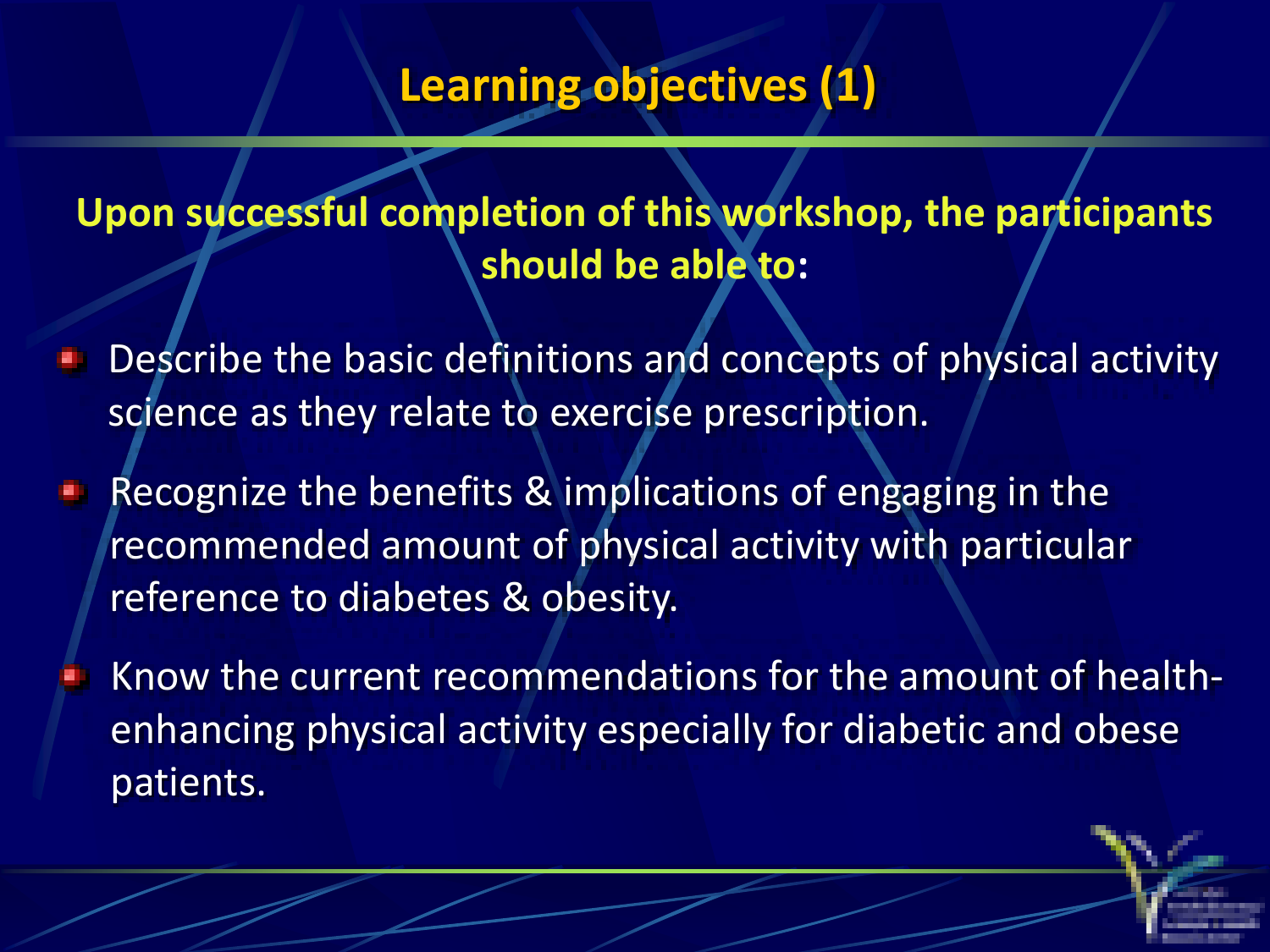#### **Learning objectives (2)**

Appreciate the enormous scientific evidences pointing to the role of physical activity in the prevention and management of numerous diseases, especially diabetes mellitus.

Employ the metabolic and heart rate calculations needed for computing exercise intensity and energy expenders during a variety of physical activities and exercise prescription situations.

Apply the principles of exercise prescription and the skills of energy expenditure calculations in a variety of case studies as related to diabetes and obesity.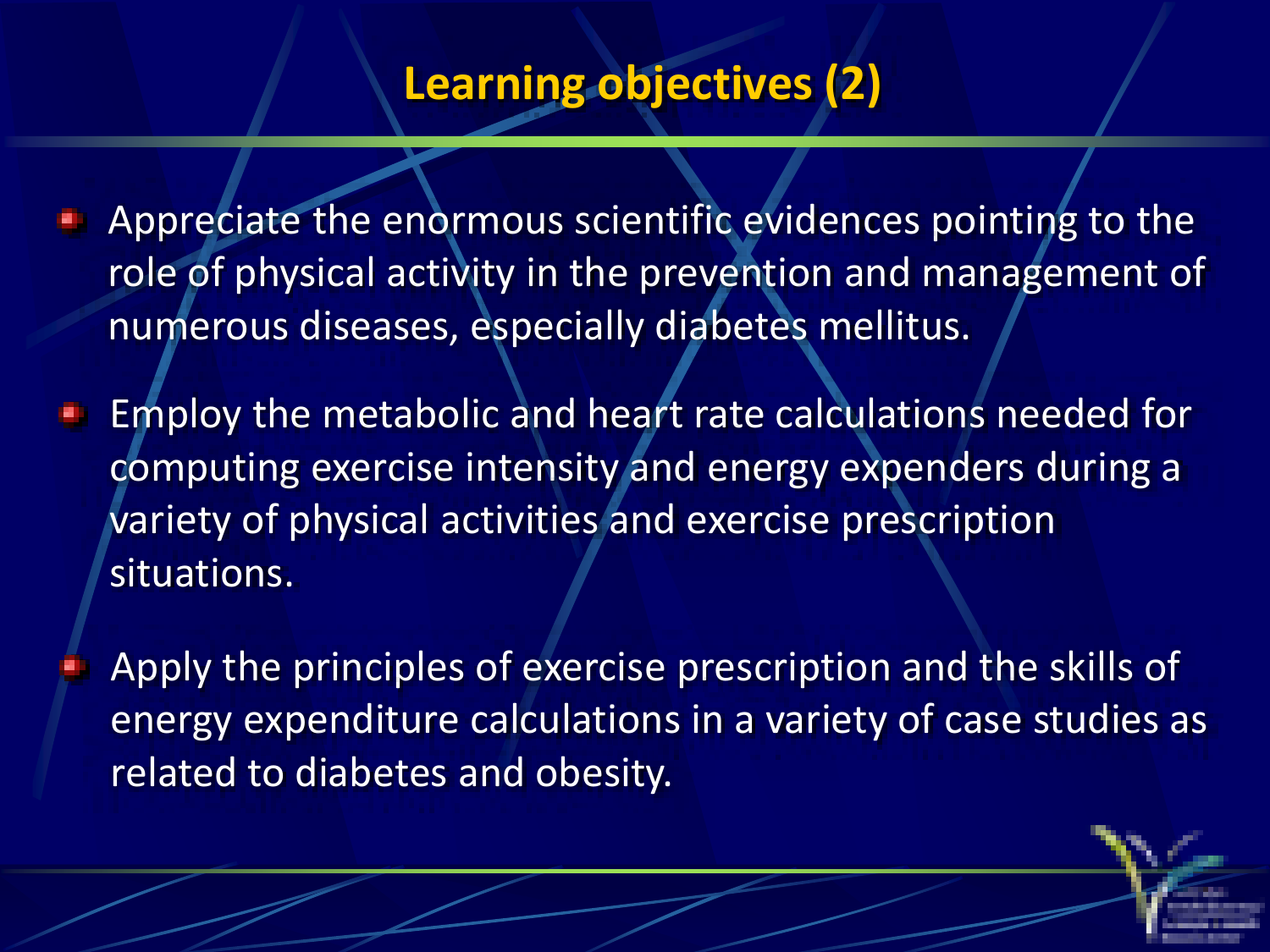# **Basic concepts & definitions in physical activity science**

**1**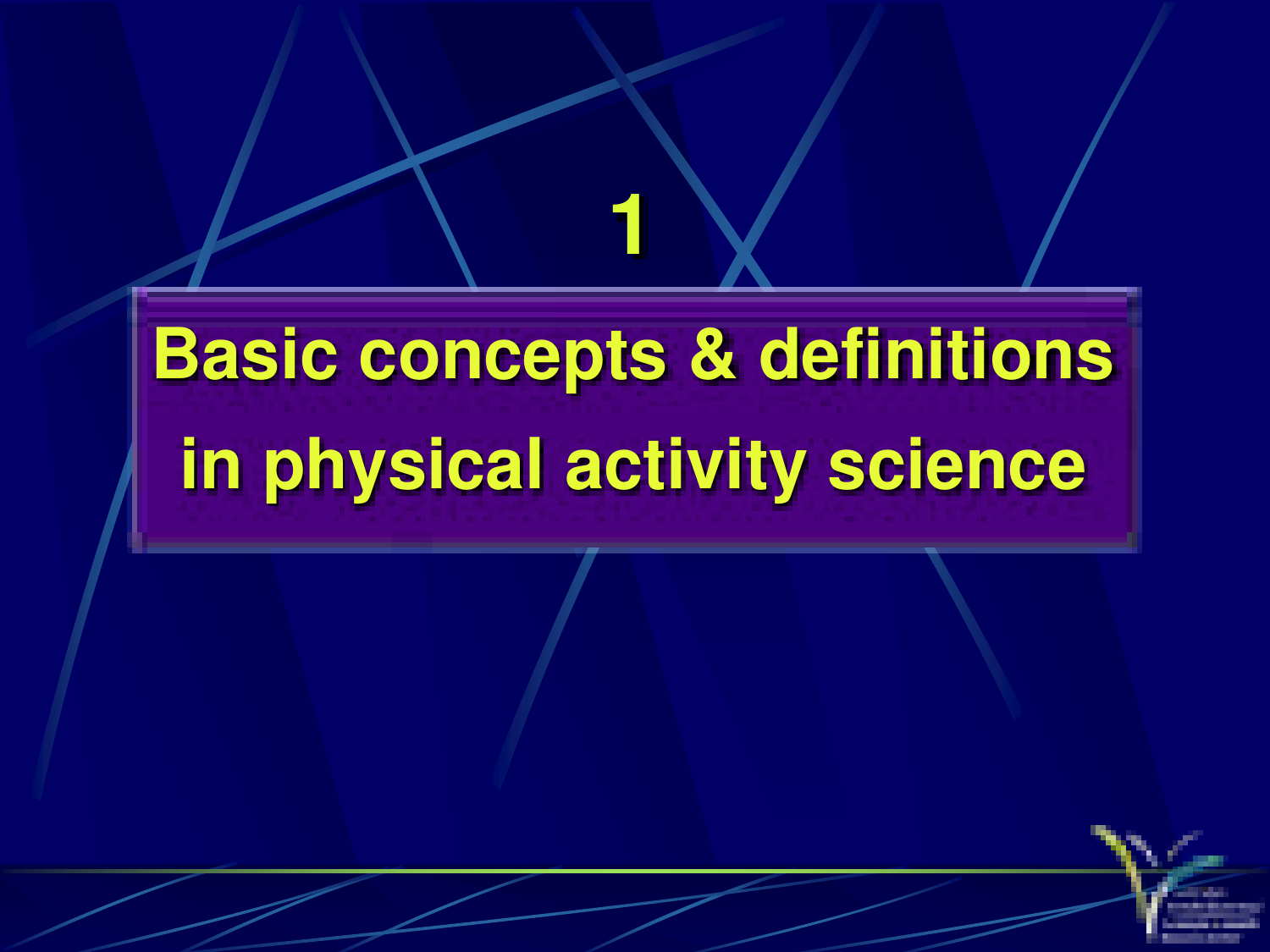# **Definitions**

1

#### Physical Activity **A behavior (something you do)**

Any bodily movement produced by the skeletal muscles resulting in energy expenditure above resting state.

## **Physical Fitness Something you acquire**

**A** set of attributes that people have or achieve, which relates to the ability to perform physical activity.

**Caspersen, et al., Public Health Rep,1985**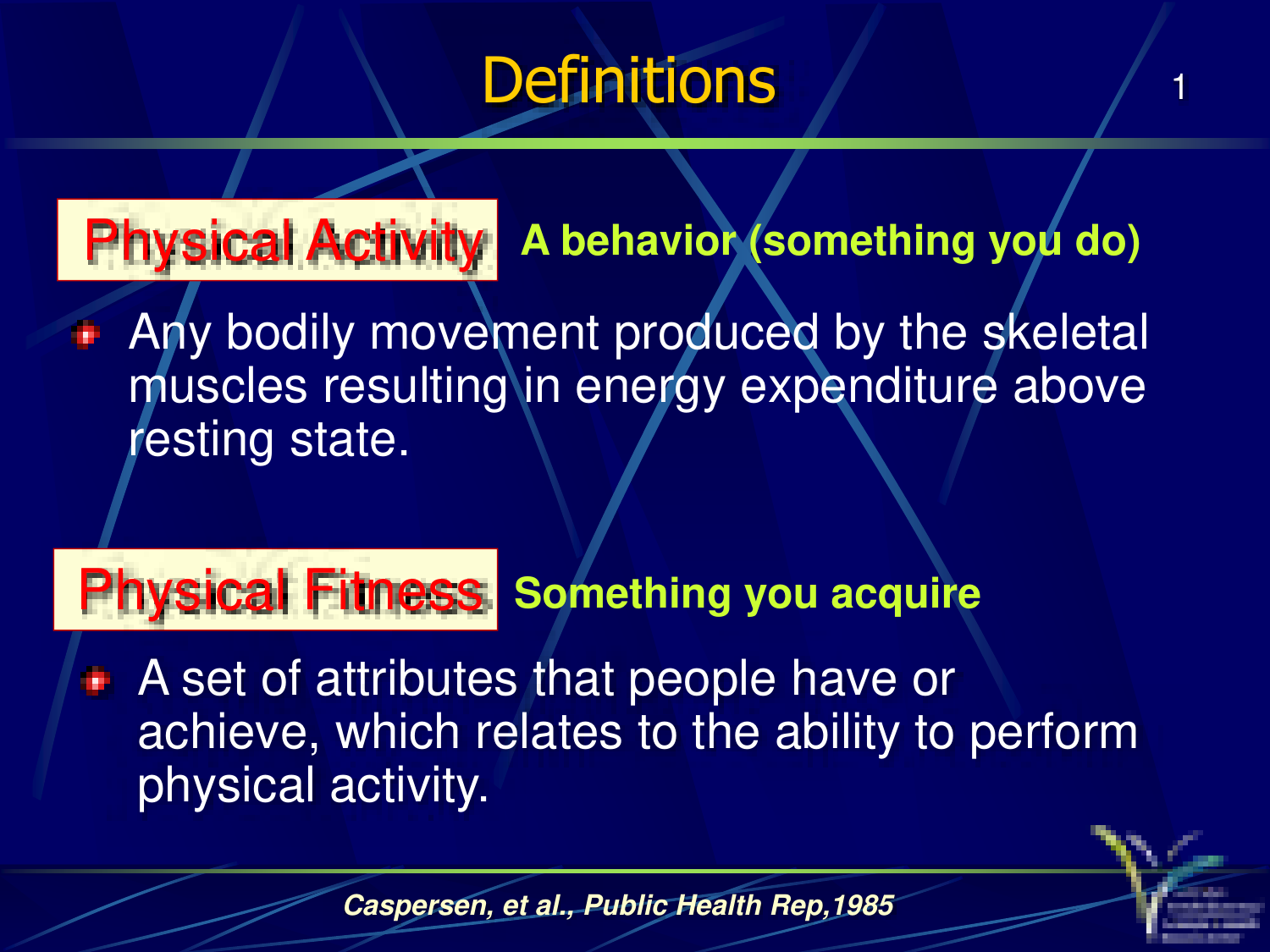# **Definitions**



- Exercise is a form of physical activity that is planned, structured, repetitive, and performed with the goal of improving health or fitness.
	- Although all exercise is physical activity, not all physical activity is exercise.

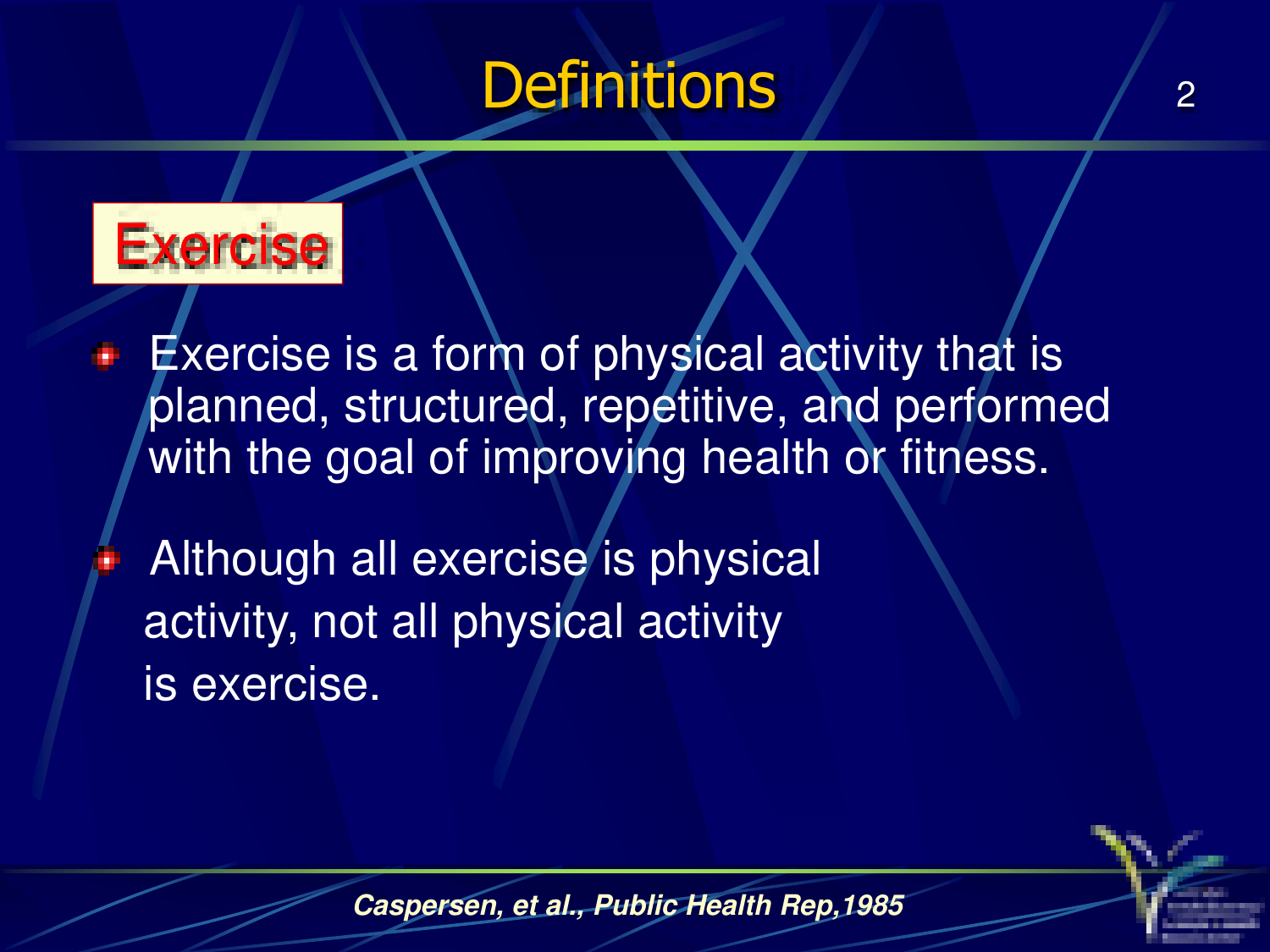# **Definitions**

3

Metabolic Equivalent of Task (MET)

The amount of energy expended during exercise relative to the energy expenditure during rest.

**Energy expenditure during rest = 1 MET**  $= 3.5$  ml of O<sub>2</sub>/kg. min  $= 1$  kcal/kg. hr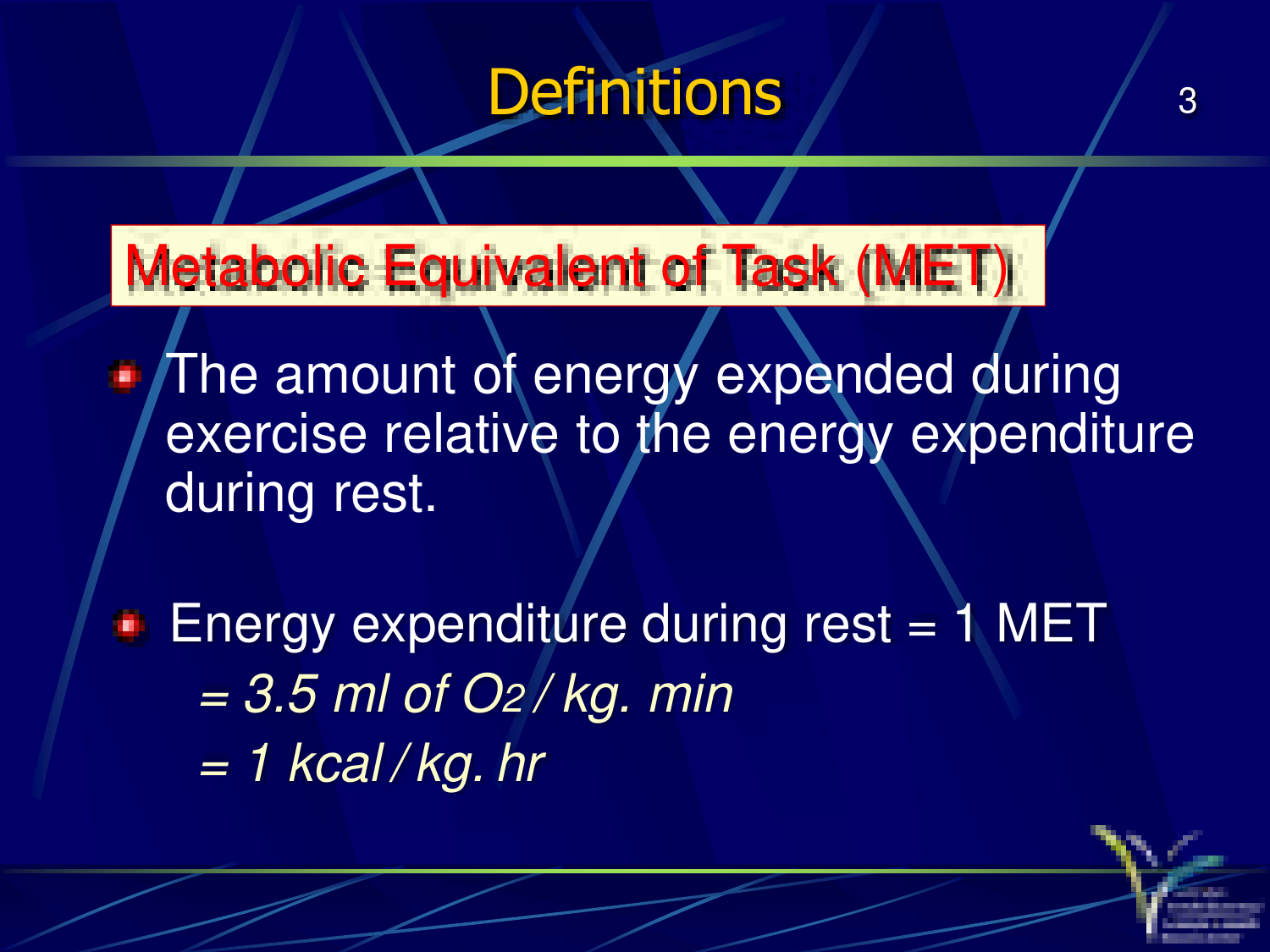### **Classification of Exercise**

#### **Aerobic exercise:**

**Endurance type exercise, rhythmic, sustained for sometimes. Example: Walking, jogging, running, cycling, swimming, etc…**

**Strength** (Resistance) **exercise**: **Weight training with free weight, machine, elastic rope, calisthenics, etc…**

**Flexibility exercise**: **Stretching exercise**.

**Balance exercise** for the Elderly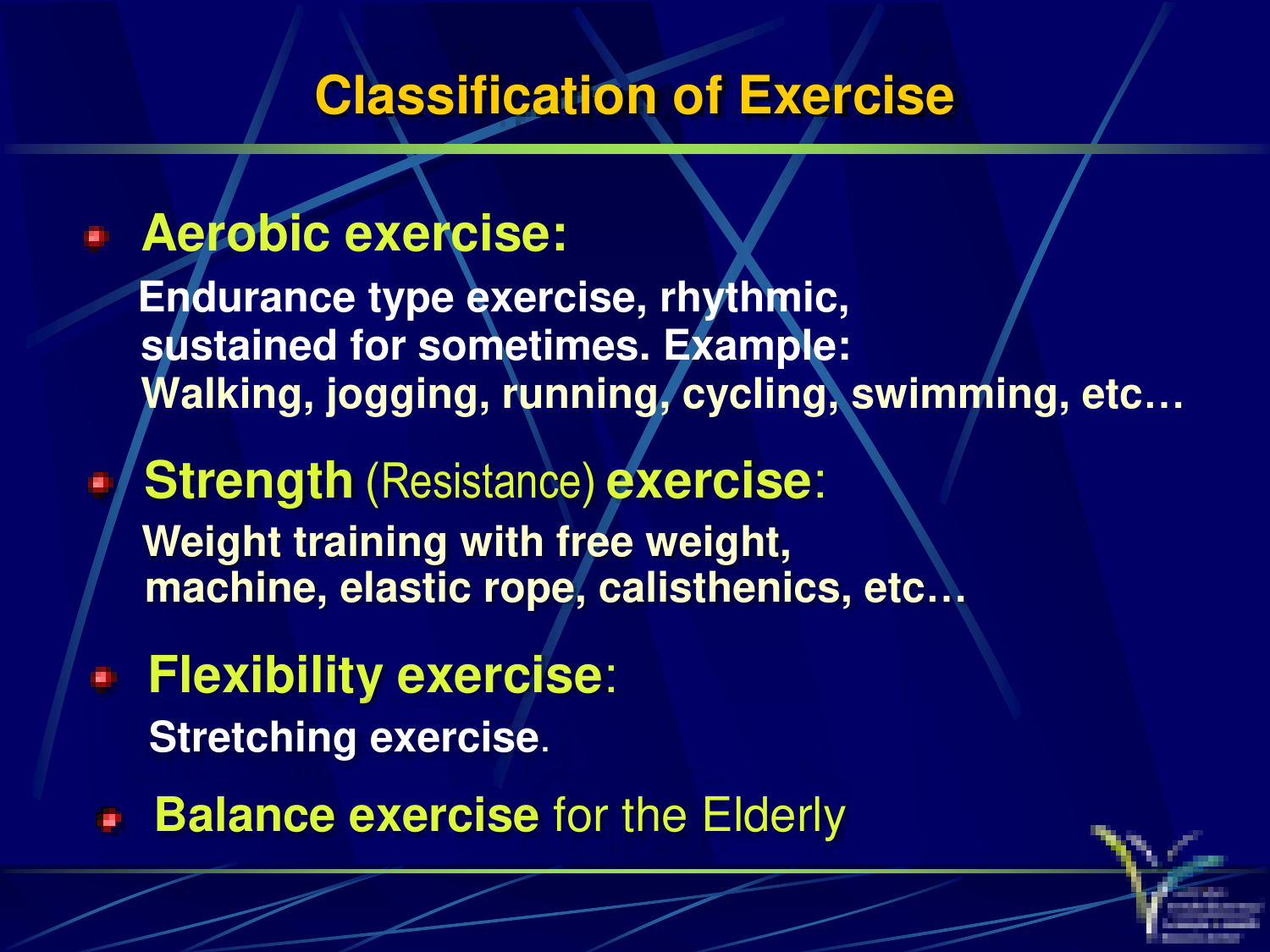### **What is the Amount of Physical Activity that Promotes Optimal Health?**

- **Moderate Intensity Physical Activity.**
- **Energy Expenditure = 3 < 6 MET**
- **That is:**  $≥ 30$  **min/day,**  $≥ 5$  **days/week.**
- **2150 min. per week.**
- **OR: 75 min/week of vigorous PA**

**ACSM, 2000; CDC, 1996, PA Guidelines for Americans, 2008; WHO, 2010**

**21000 k. calories/week.** 

**Drygas, et al., 2000; Fletcher, et al., 1996; Lee, et al., 2000**

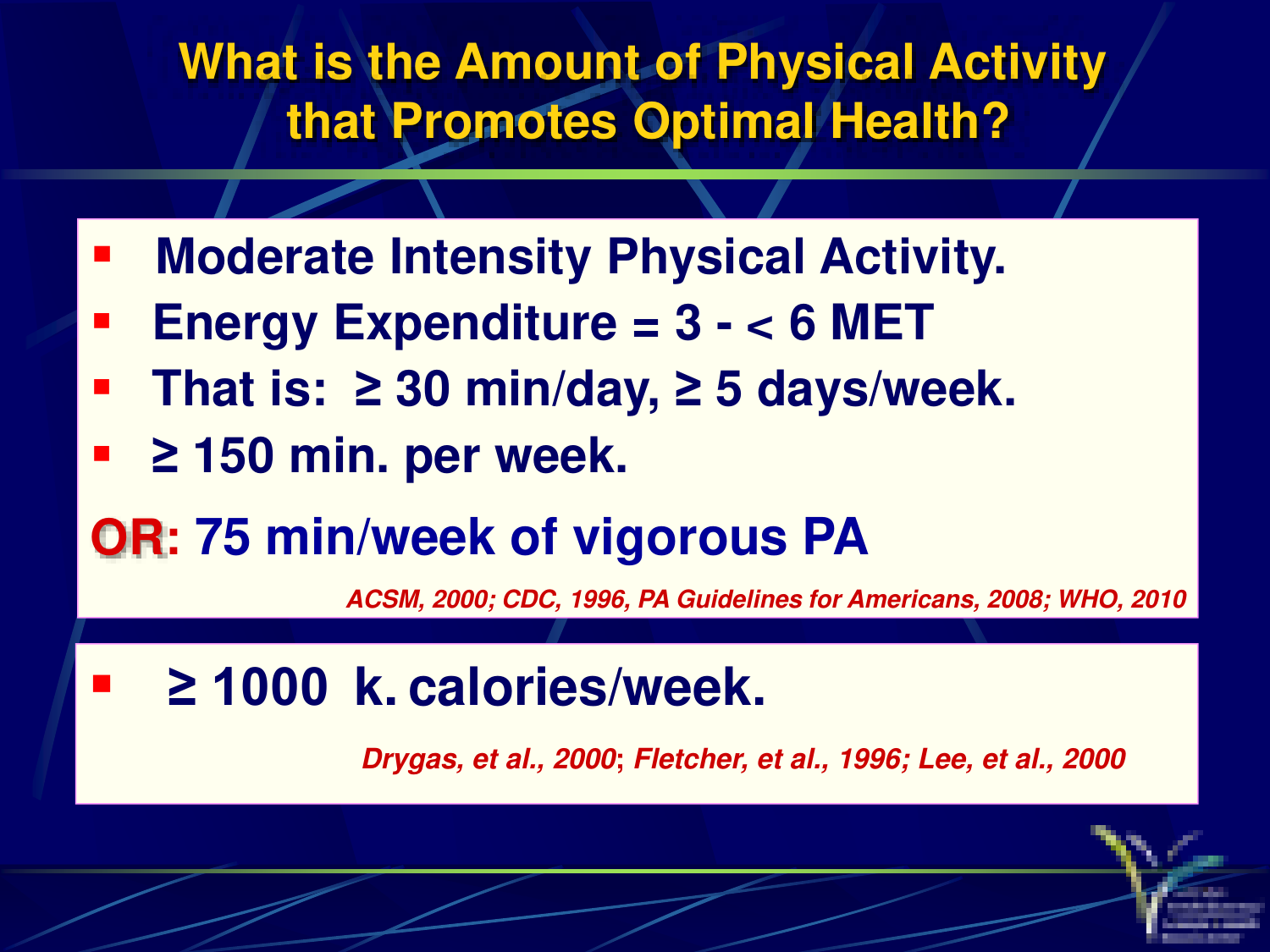#### **Exercise Prescription for CV Fitness**

**Type: Aerobic exercise** (brisk walking, jogging, running, swimming, bicycling, etc.)

*<del>D</del>uration: 20-60 minutes.* 

**Frequency: 3-5 times per week.** 

**Intensity: 50-85% of VO2 max, or 50-85% of heart rate reserve 65-90% of maximal heart rate** 

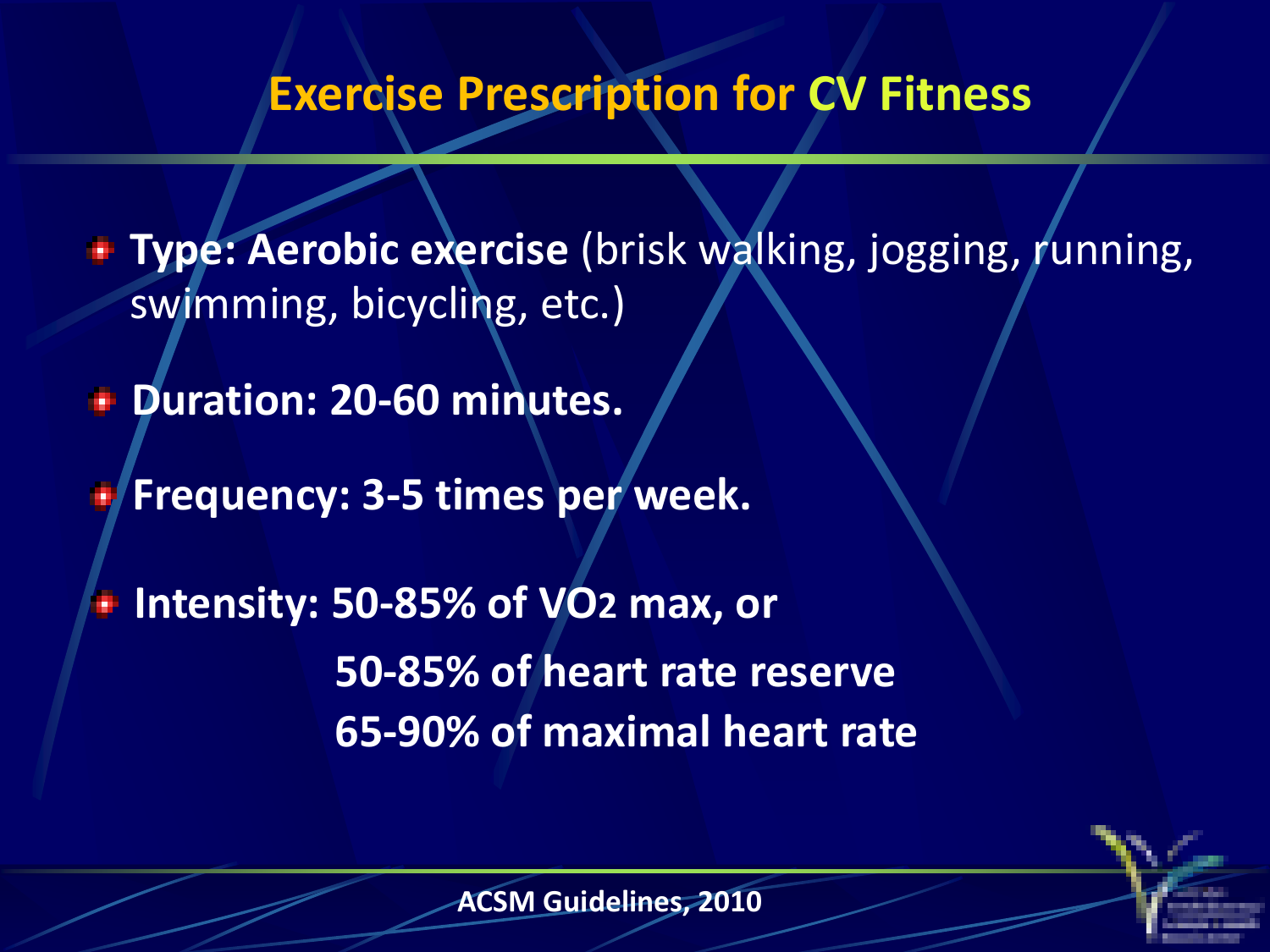#### **Physical Activity Patterns and Mortality: The Weekend Warrior (1 or 2 d/wk) & Activity Bouts**

- ❖ **Adults (N = 3438; 40 yrs & older) who wore an accelerometer (ActiGraph 7164) were from the longitudinal follow-up of the National Health and Nutritional Examination Survey (2003-2006)**
- ❖ **Over a follow-up of 77.4 months, 394 deaths occurred.**
- ❖ **Compared to participants with < 37.5 min of MVPA /week, those with greater amounts of activity had a 60% to 69% mortality rate reduction after adjusting for covariables.**

#### **Conclusion**

**Physical activity is associated with decreased mortality rate, even among those who are active 1 or 2 d/wk.**



**SHIROMA EJ, et al. Med Sci Sports Exerc.; 2009, 51: 35-40.**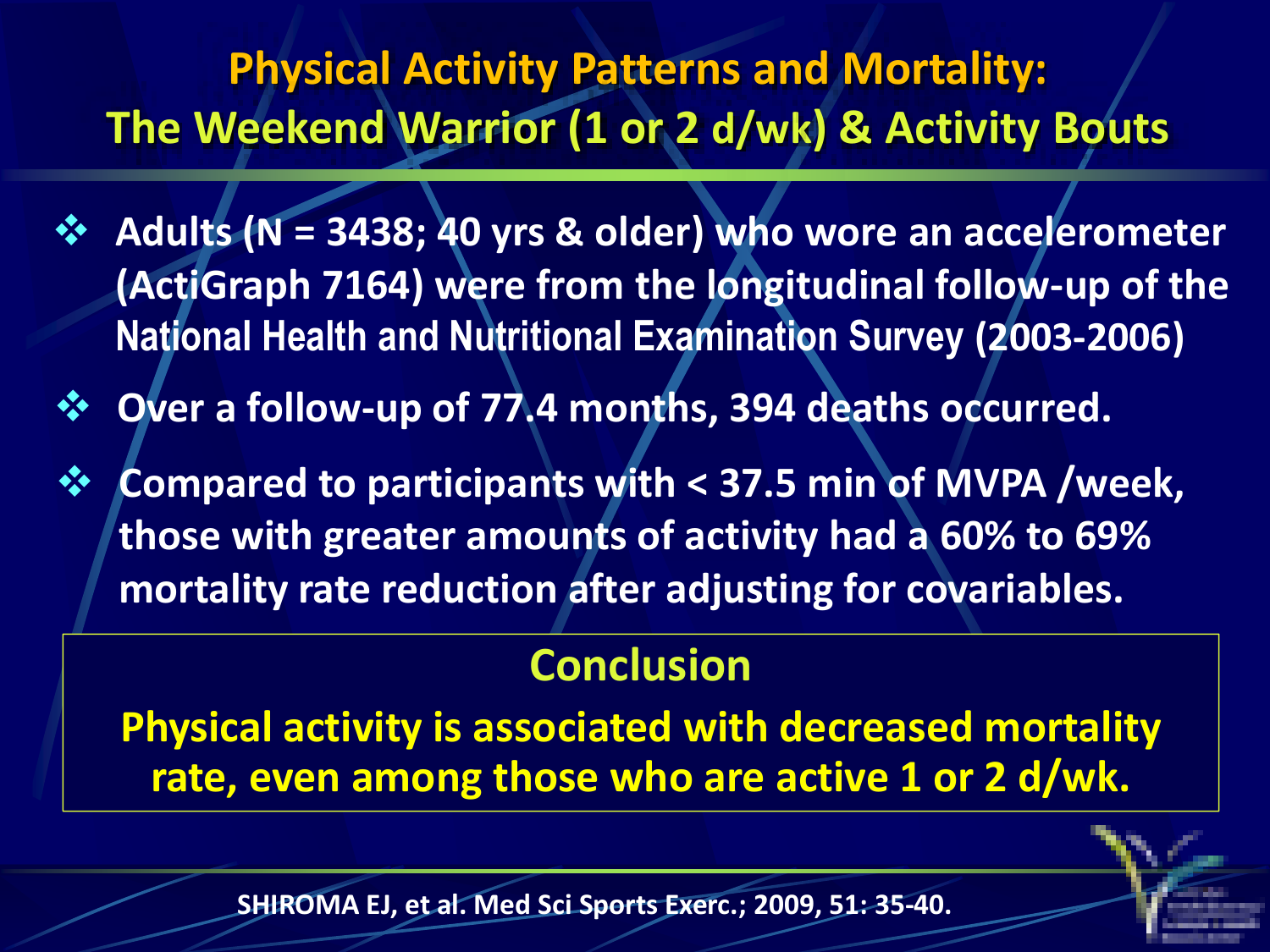# **Safety of Exercise Prescription & Health Screening**

**2**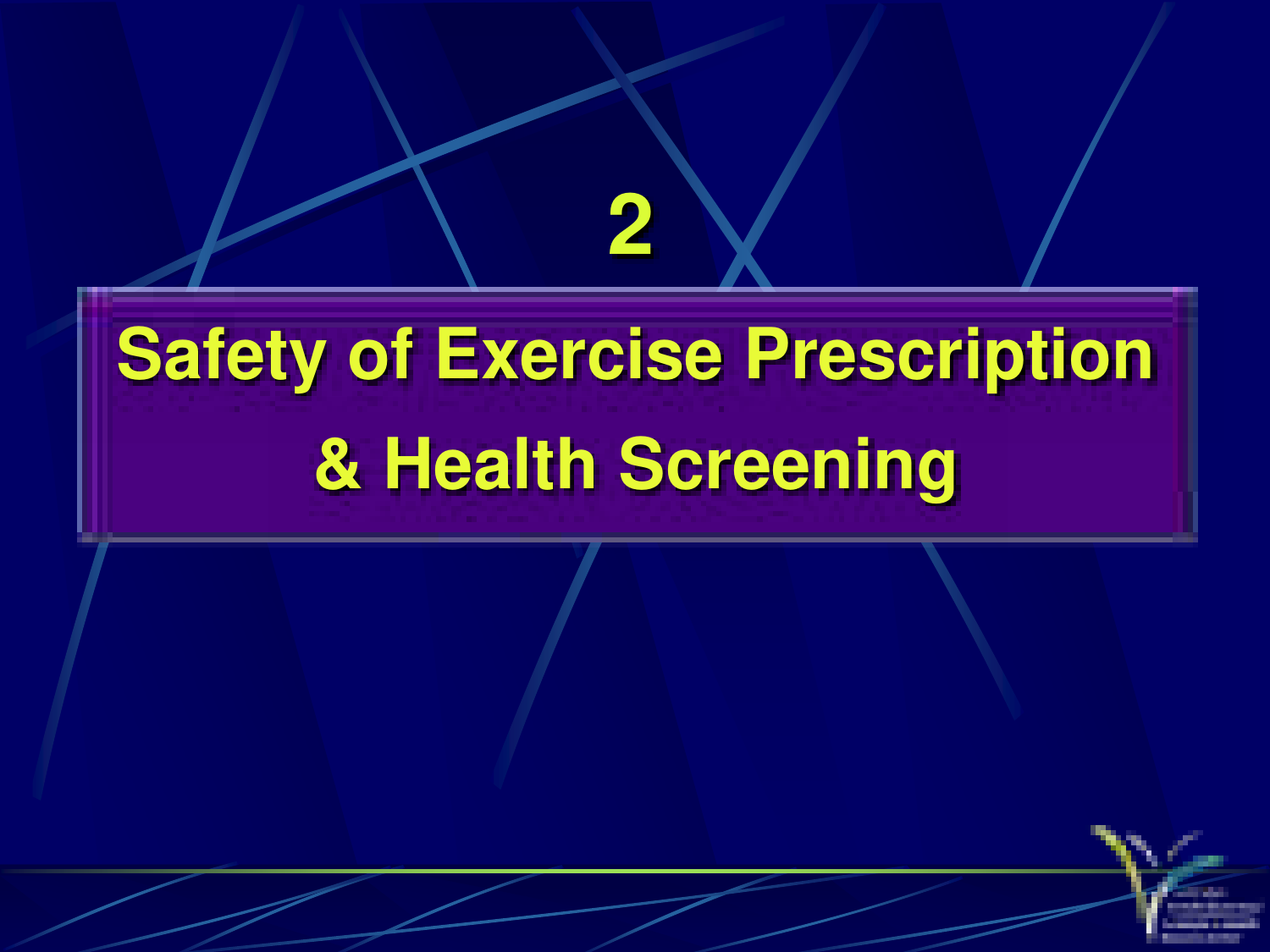# **Practical Session (1) Simple Assessment of Overall Physical Activity & Sedentary behaviors استمارة قياس مستوى نشاطك البدني ملحق رقم )1( Appendix- 1**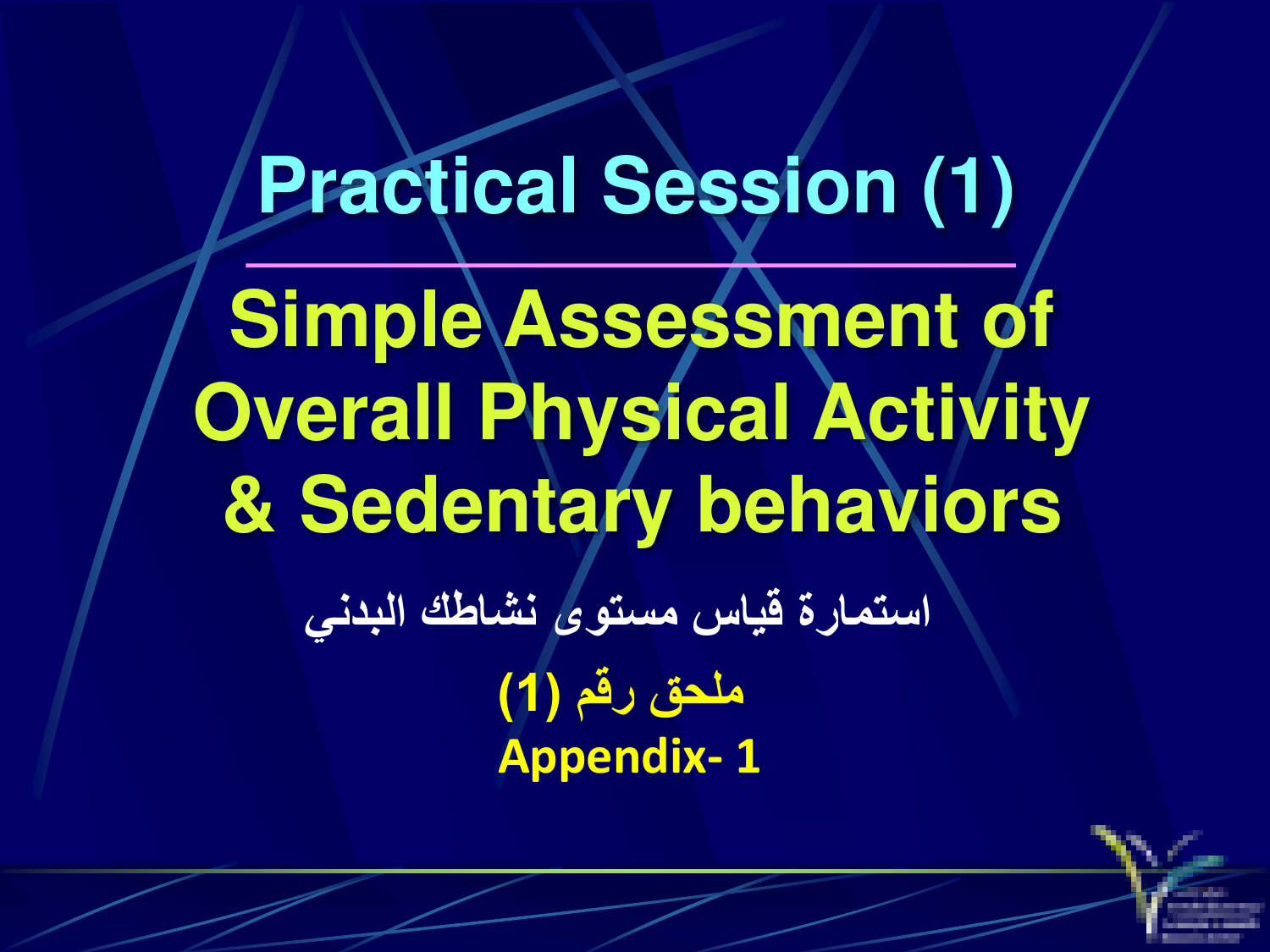# **Components & Principles of Exercise Prescription**

**3**

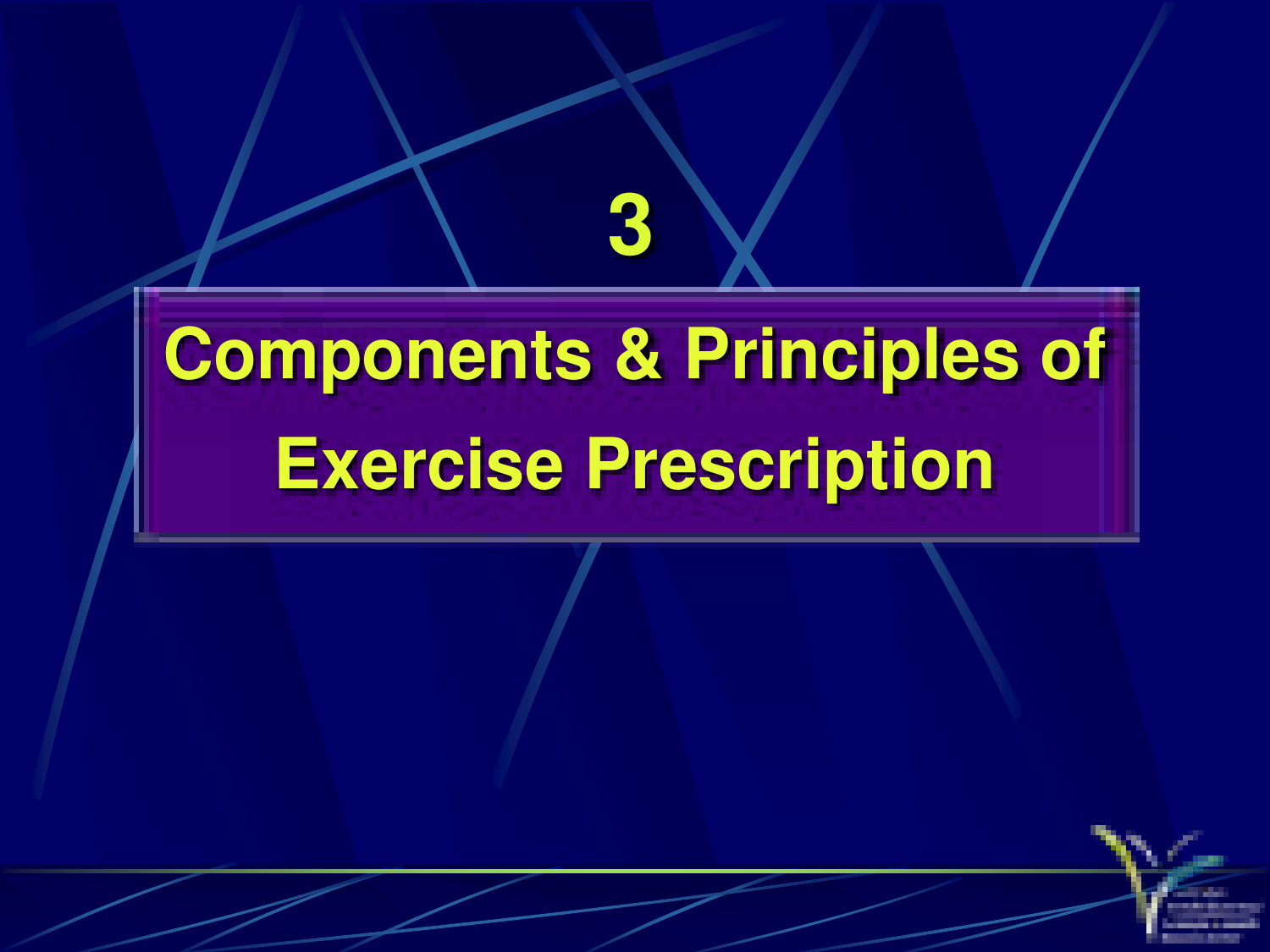## **Components of Exercise Prescription**

*ACSM, 2000*

❖ **Mode** (Type of exercise) ❖ **Duration** (Time) ❖ **Frequency** ❖ **Intensity** ❖ **Progression of Exercise Program** ❖ **Safety/precaution**

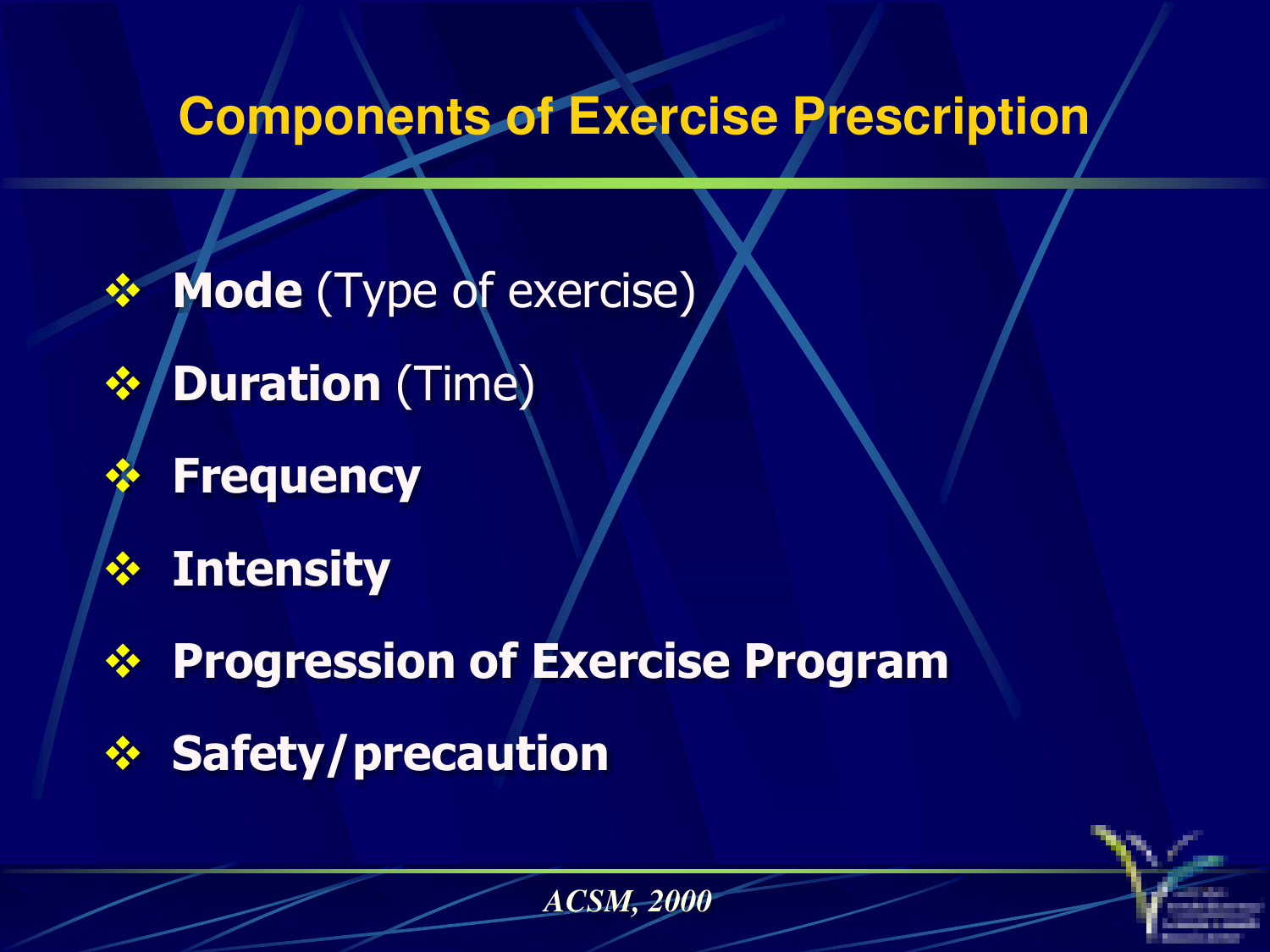**Classification of Exercise Intensity based on % of Heart Rate max or Heart Rate Reserve**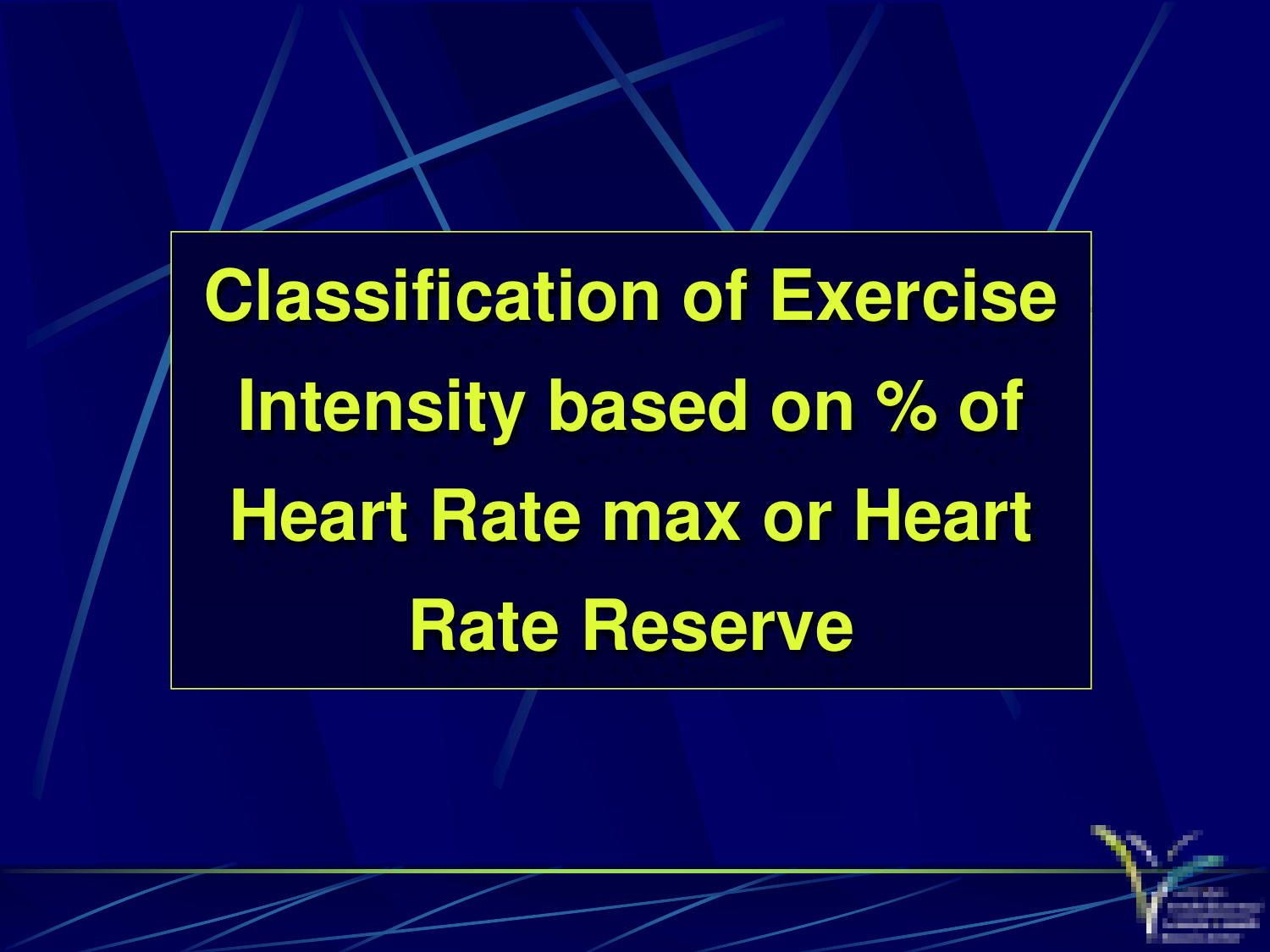## **Patients using Beta Blockers**

**Previous equations are not suitable for them. Drugs affecting Beta receptors lower heart rate at rest, submaximal & maximal exercise.**

**Rate of Perceived Exertion Scale (RPE)**

*ACSM, 2010*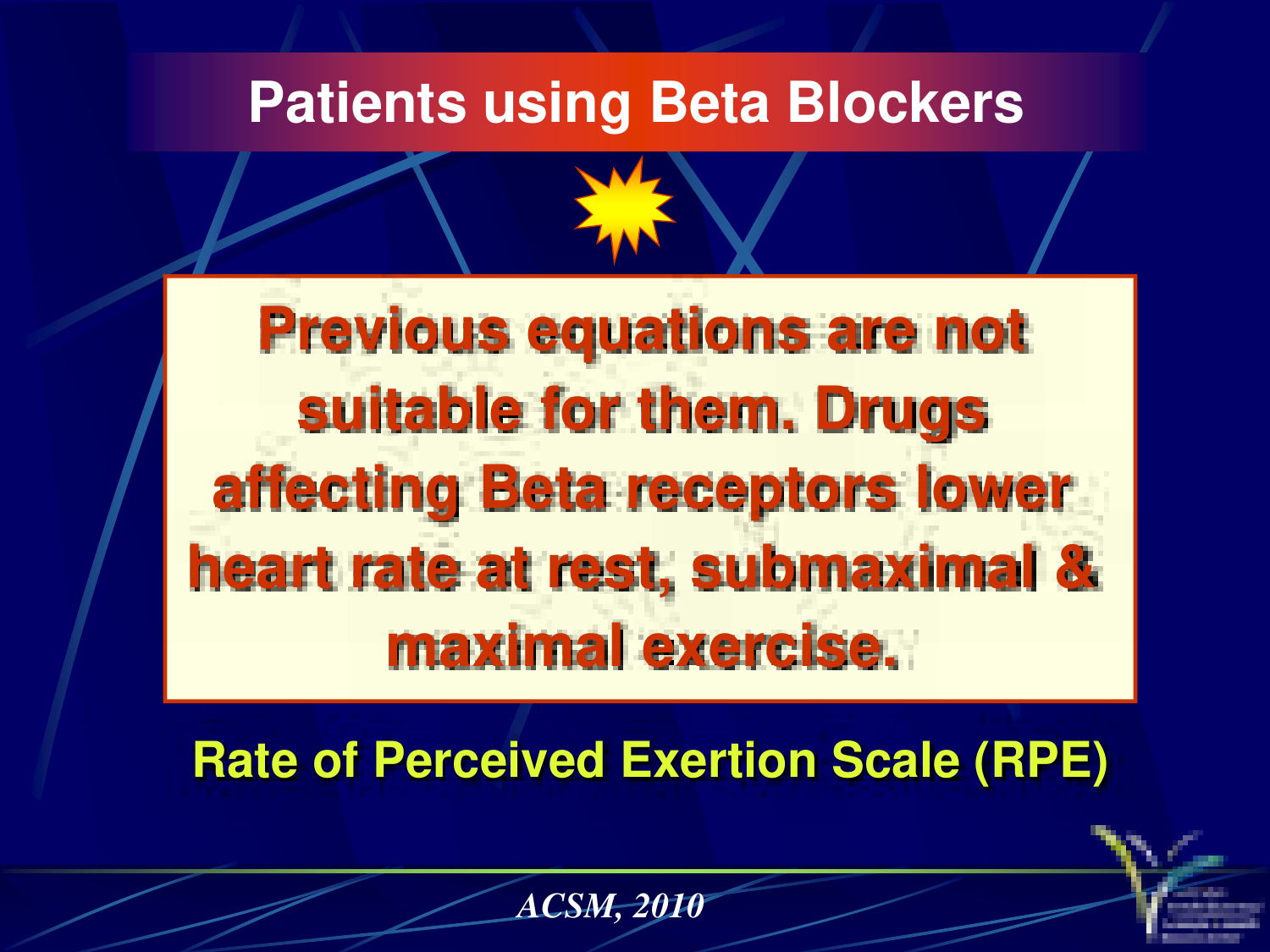# **Practical Session (2)**

**Calculating Exercise Intensity using Percentages of Heart Rate Max & Heart Rate Reserve**

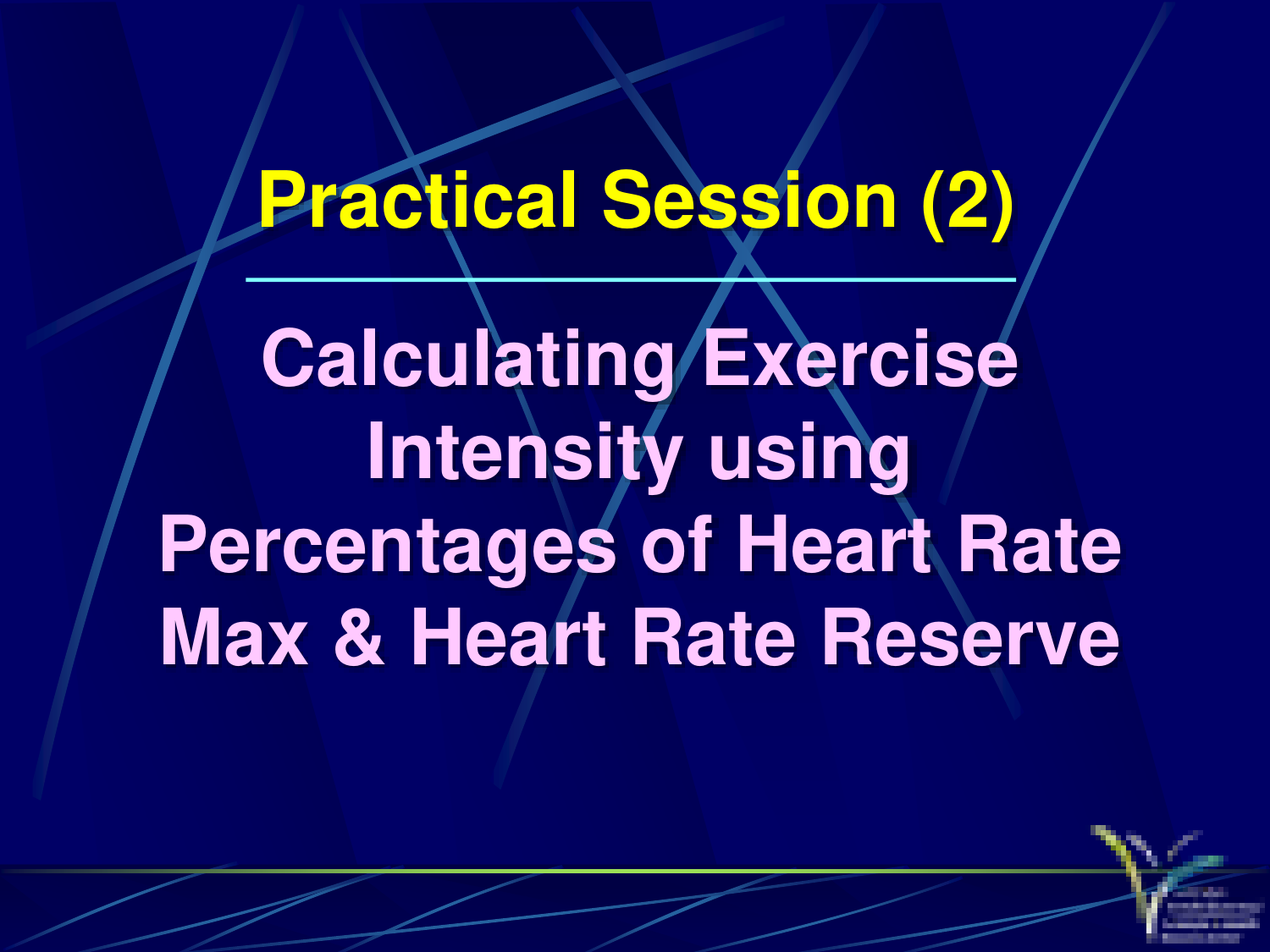## **Self Test - HRR**

**Q- What is the heart rate reserve for a person 40 years old and his resting heart rate is 80 bpm?**

**20 sec**

**100 bpm**  $\Box$ **220 bpm 140 bpm 120 bpm**

**A-**

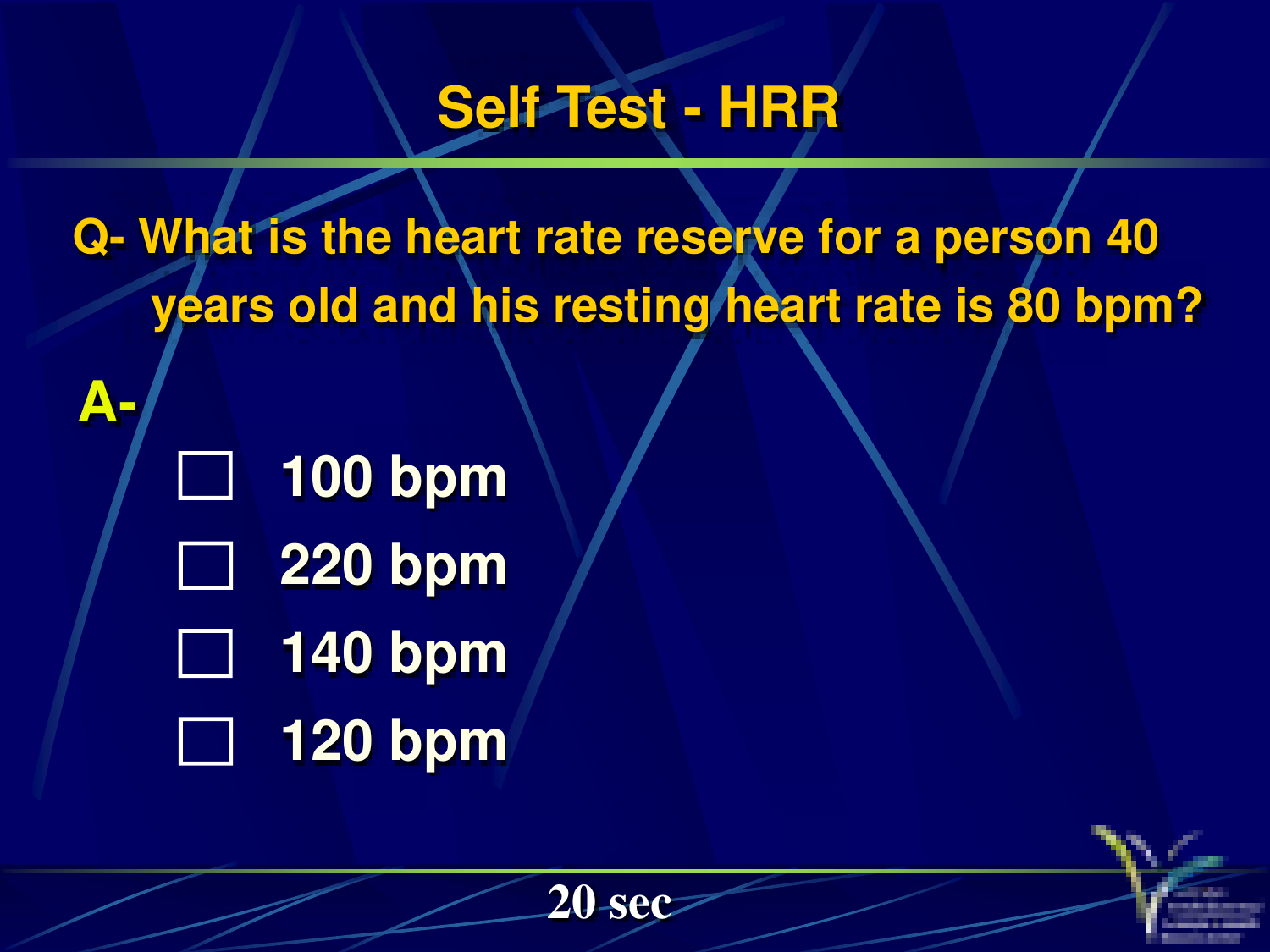# **Exercise Prescription for Obese People**

**4**

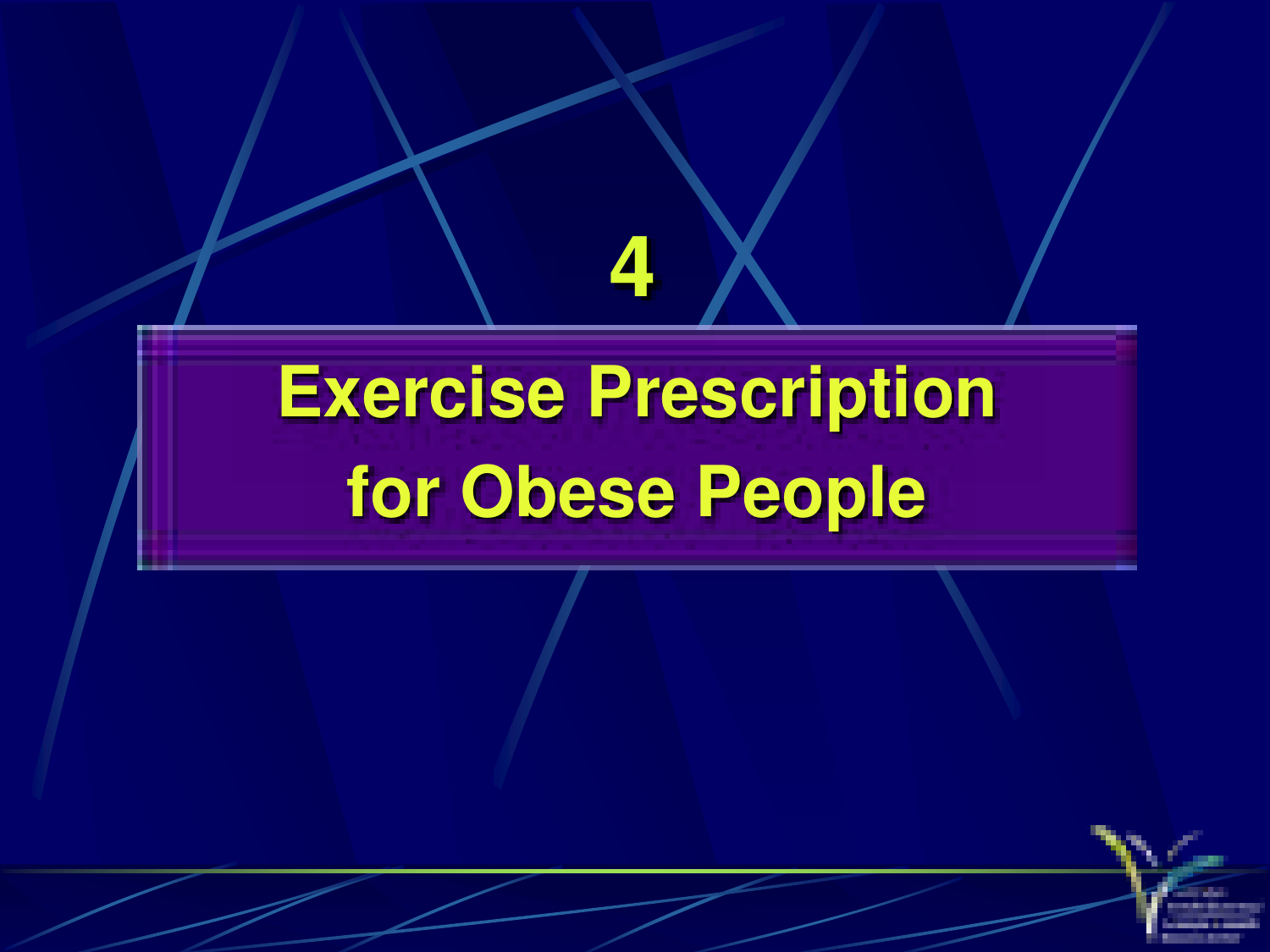### **Physical Activity and Obesity Management**

**All relevant Health Organizations & Medical Societies do recommend PA for the prevention & management of Obesity; these are some of them:**

- ➢ **National Heart, Lung, and Blood Institute (NHLBI)** ➢ **Centers for Disease Control (CDC)**
- ➢ **World Health Organization (WHO)**
- ➢ **American College of Sports Medicine (ACSM)**
- ➢ **American Heart Association (AHA)**
- ➢ **American Medical Association (AMA)**
- ➢ **American Academy of Family Physicians (AAFP)**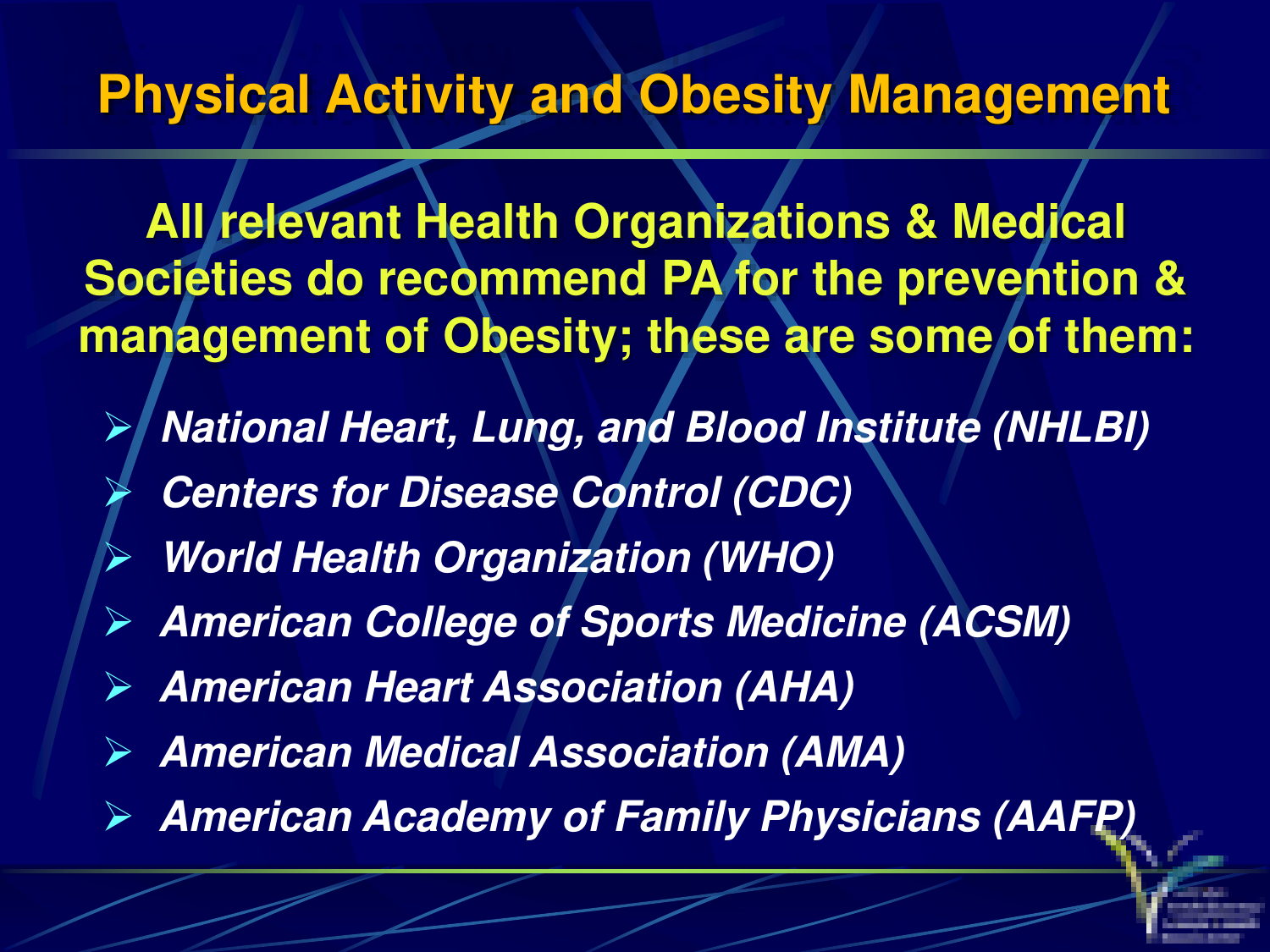#### **ACSM's Position Stand Conclusion**

- Weight maintenance compared to weight gain seems to protect against an increase in chronic disease risk factors.
- Weight loss as little as 3% has been associated with favorable changes in chronic disease risk factors.
- A dose effect of PA likely exists, with greater weight loss and enhanced prevention of weight regained with doses of PA approximate 250 to 300 min/week (about 2000 kcal/week) of moderate intensity PA.

*ACSM's Position Stand, MSSE, 2009*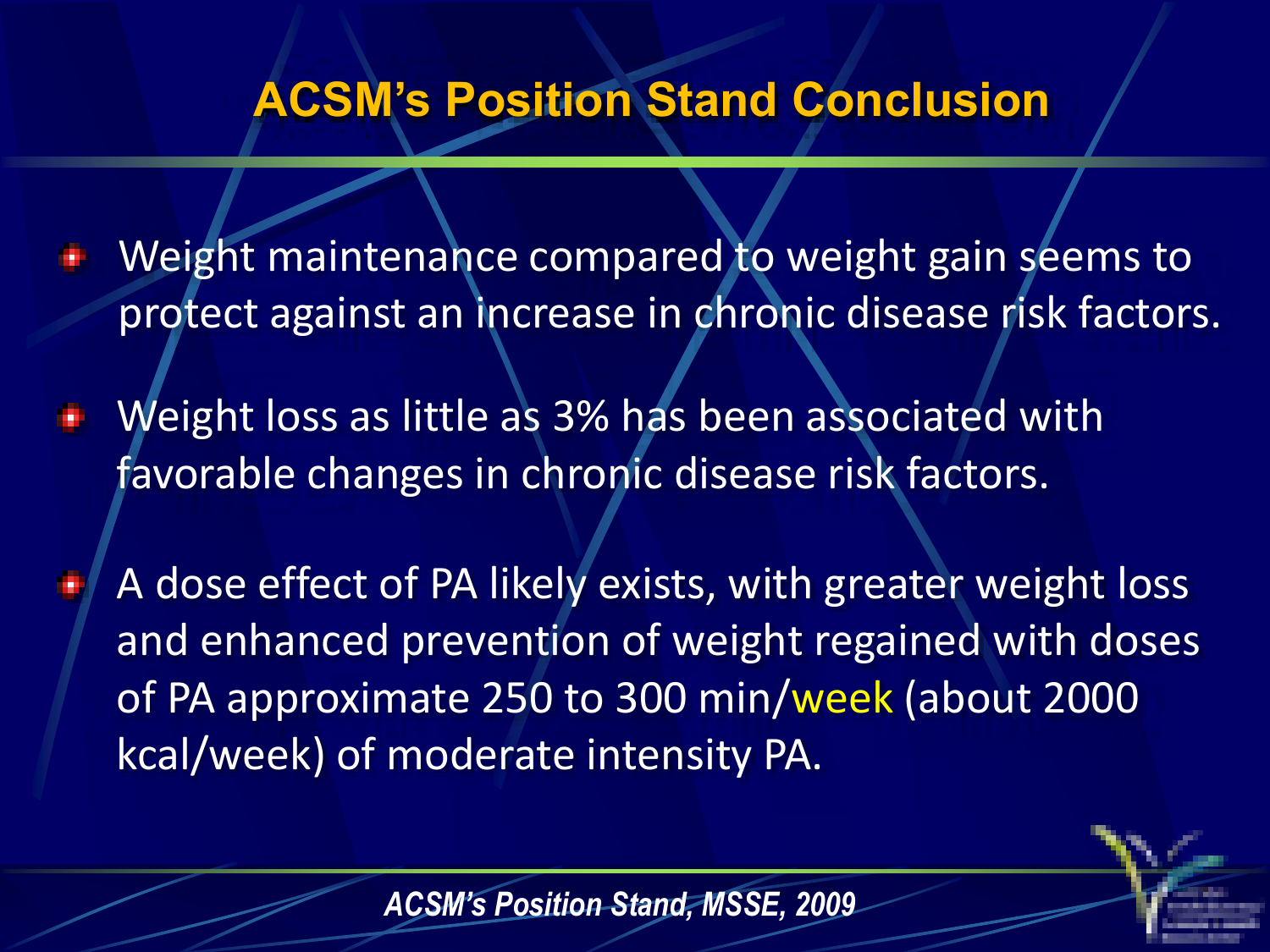### **Role of Exercise in Weight Control**

Increases fat oxidation Tremblay, et al., Metabolism, 94

- Minimizes loss of lean mass Hunter, et al., Int J Obesity, 98 Þ
- Reduces the drop in **RMR** as a result of dieting. ٠

Hunter, et al., Int J Obesity, 98

Combined with diet, produces better long term weight loss than diet alone. Pronk, et al., Obesity Res, 94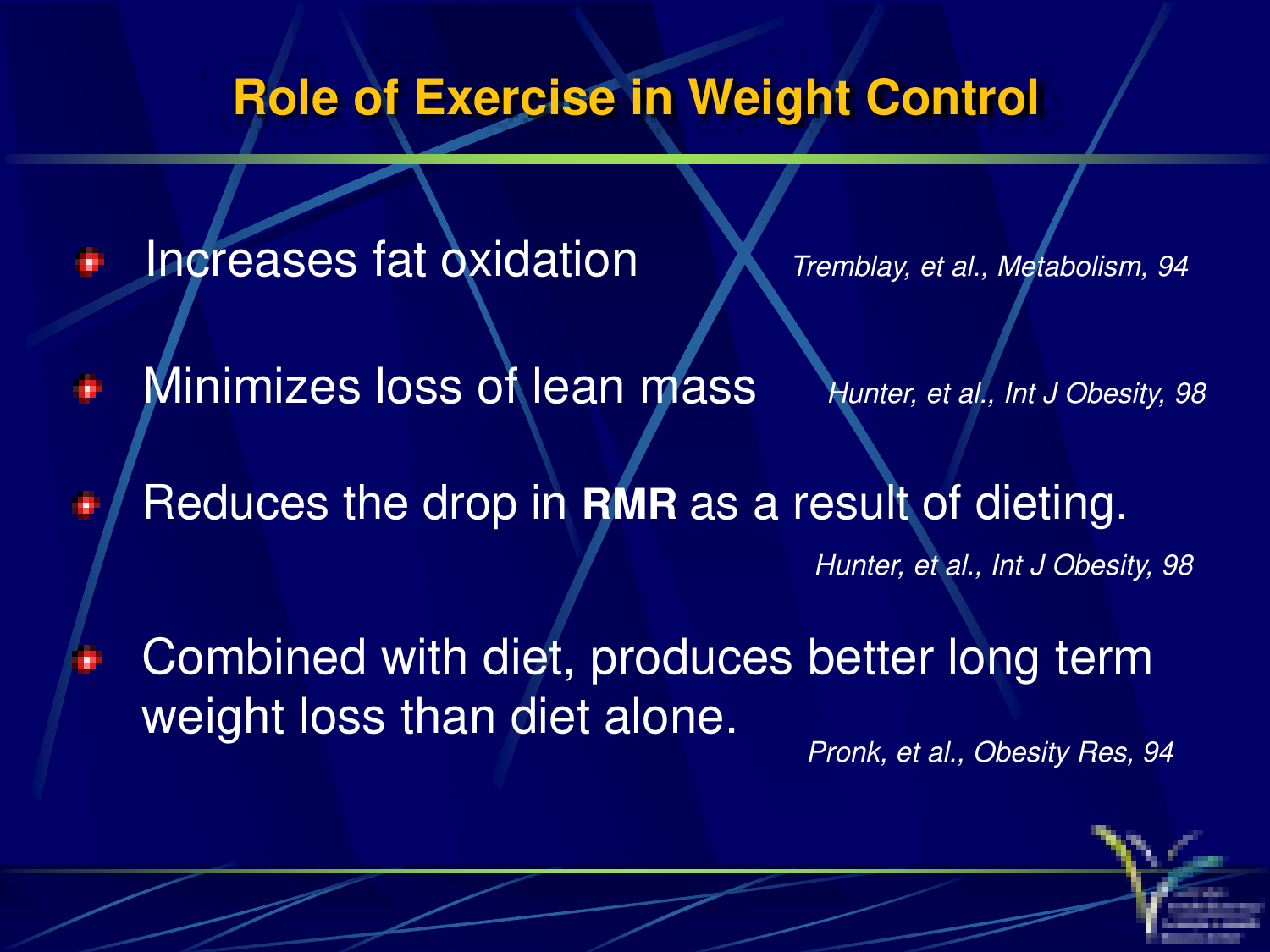### **Exercise Prescription in Obesity 1/3**

- **Low impact moderate-intensity aerobic activity**  (walking, cycling, swimming, recumbent exercise).
- **Gradually increase exercise duration to reach 60 min each day.** 
	- **Gradually increase exercise frequency to reach 5 days or more each week.**
- **Exercise duration and frequency are more important than intensity of exercise.**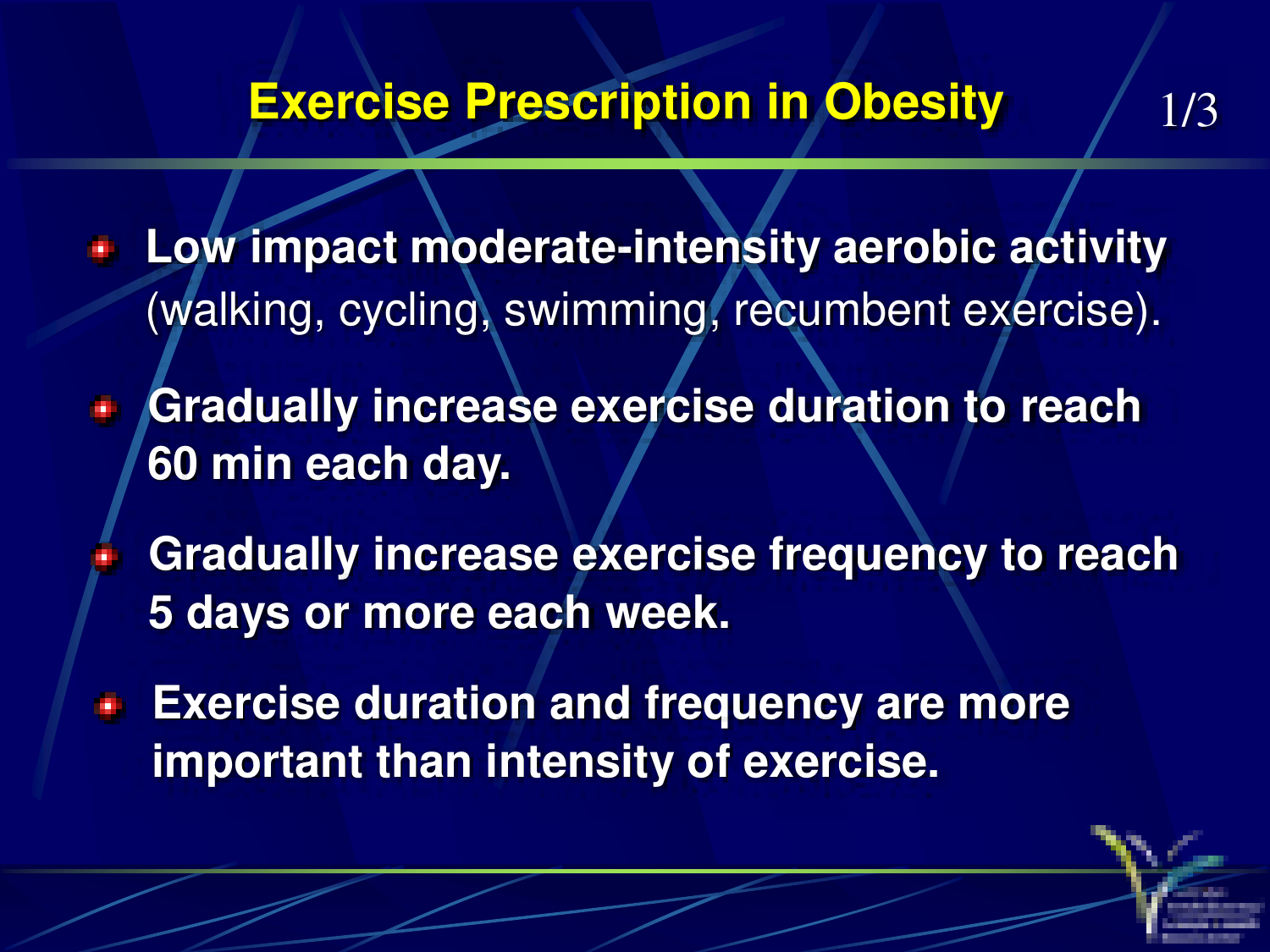# **What is the Amount of Exercise Needed to Prevent Weight Regain?**

**كمية النشاط البدني الالزمة لمنع استعادة الوزن المفقود**

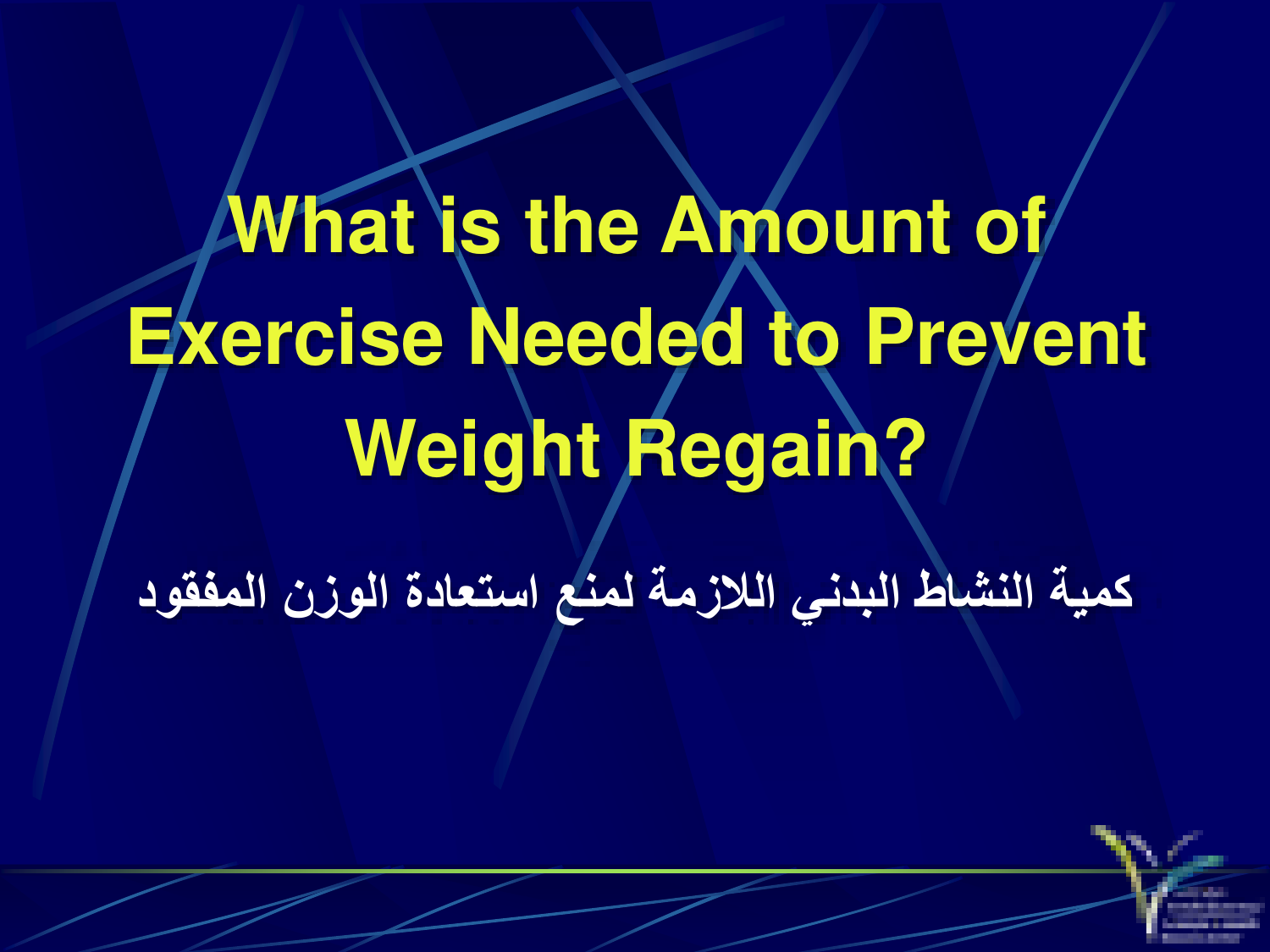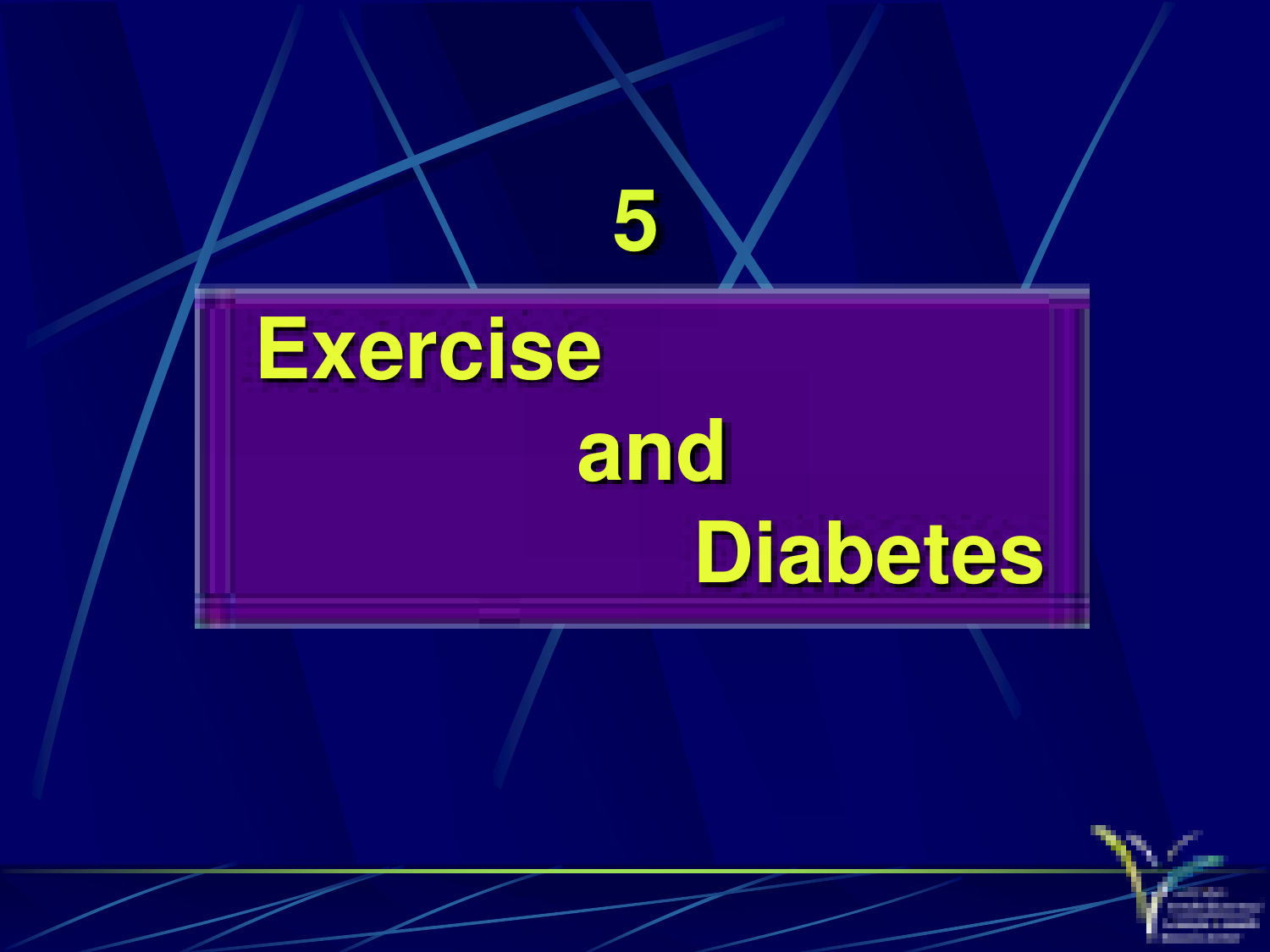# **Can Exercise Prevent or Delay Diabetes ?**

# *Evidences from Randomized Clinical Trials*

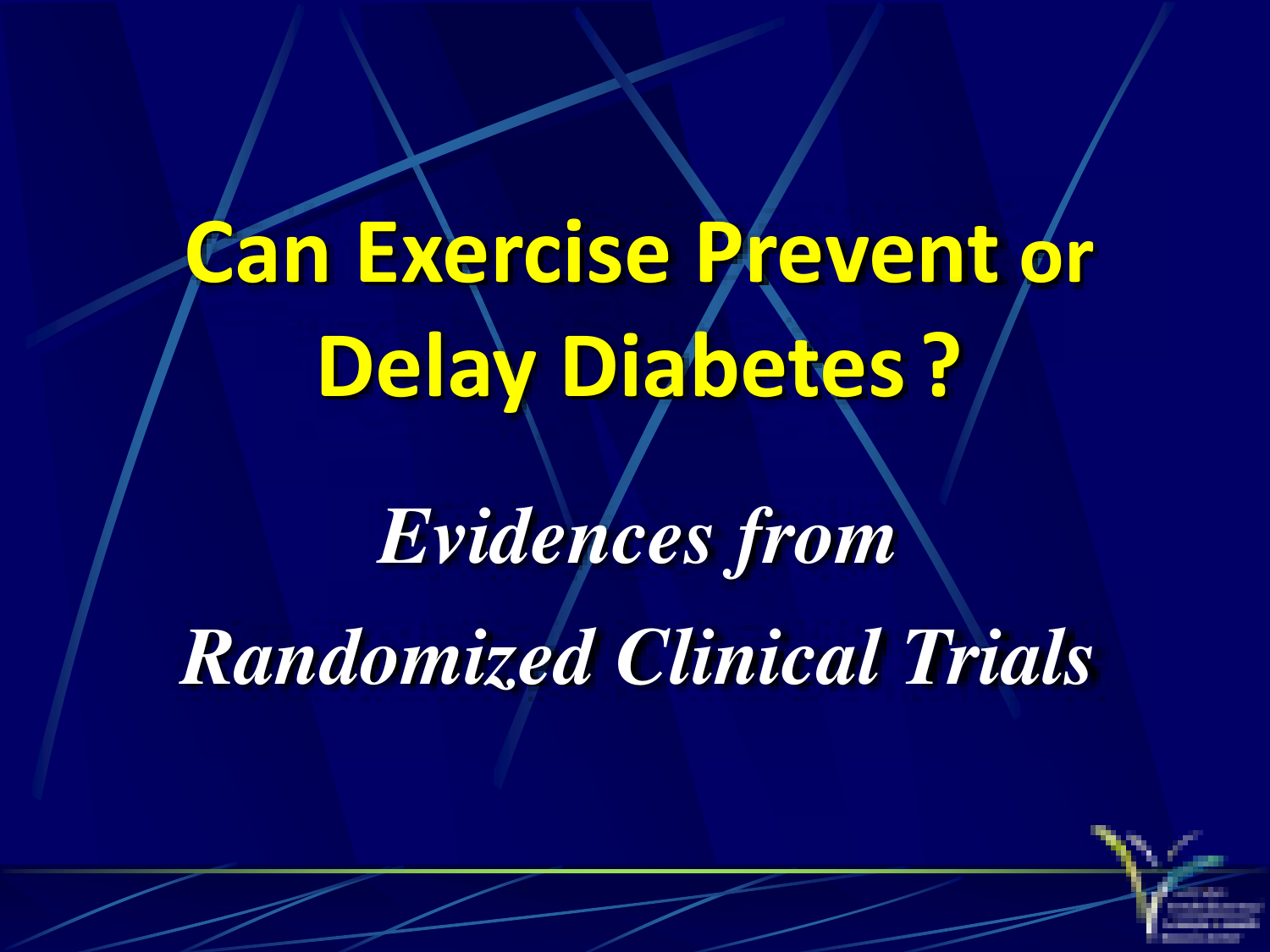# Exercise in the **Management of Diabetes**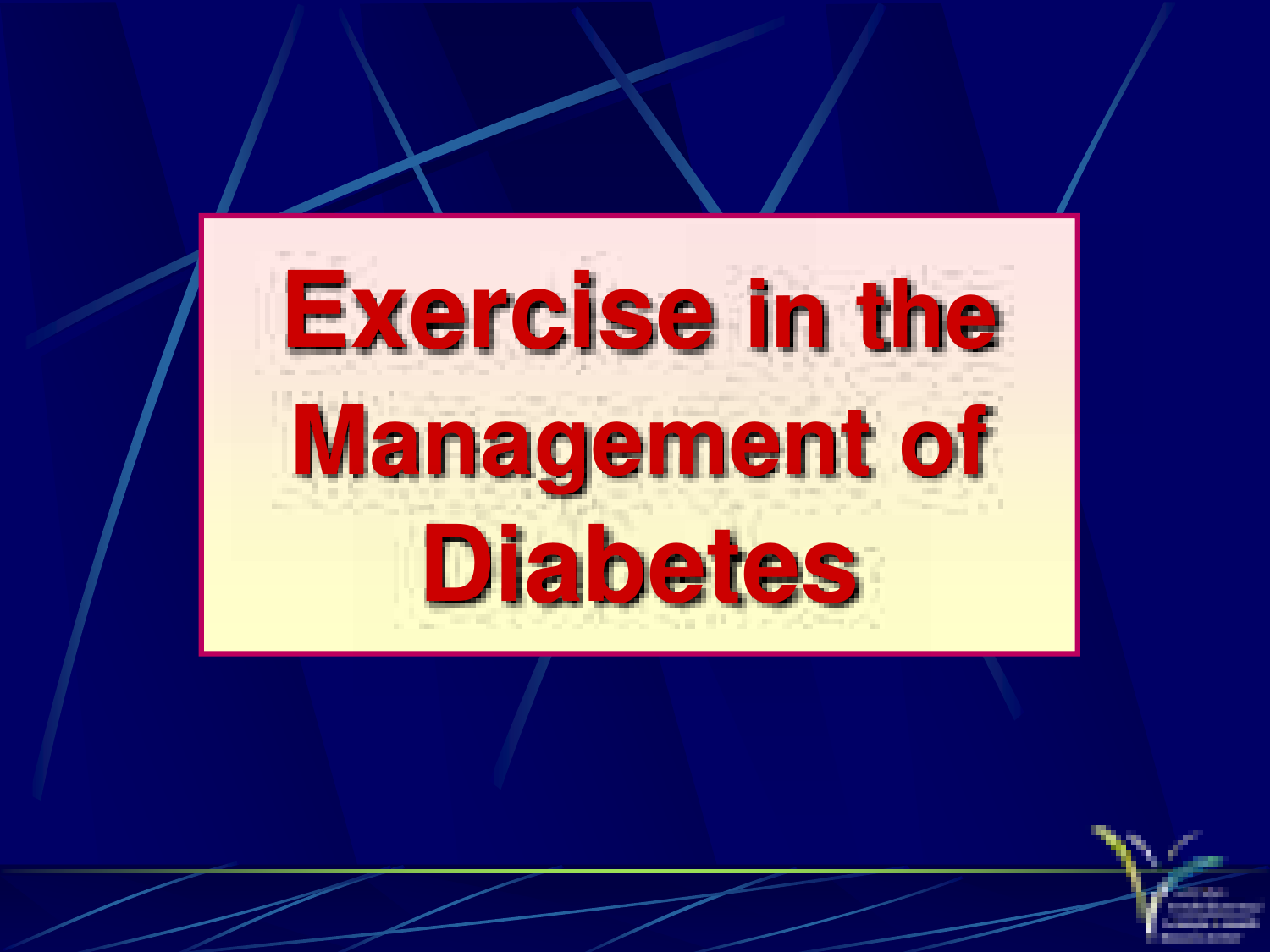#### **Exercise Effects on Type 2 Diabetes**

**Improves physical fitness & reduces fat %. Improves CV function & CHD risk profile. Increases self confidence. Improves glucose control:** w Improving CHO metabolism. **E** Improving insulin sensitivity. **• Increasing Glu T4 (glucose transporters).**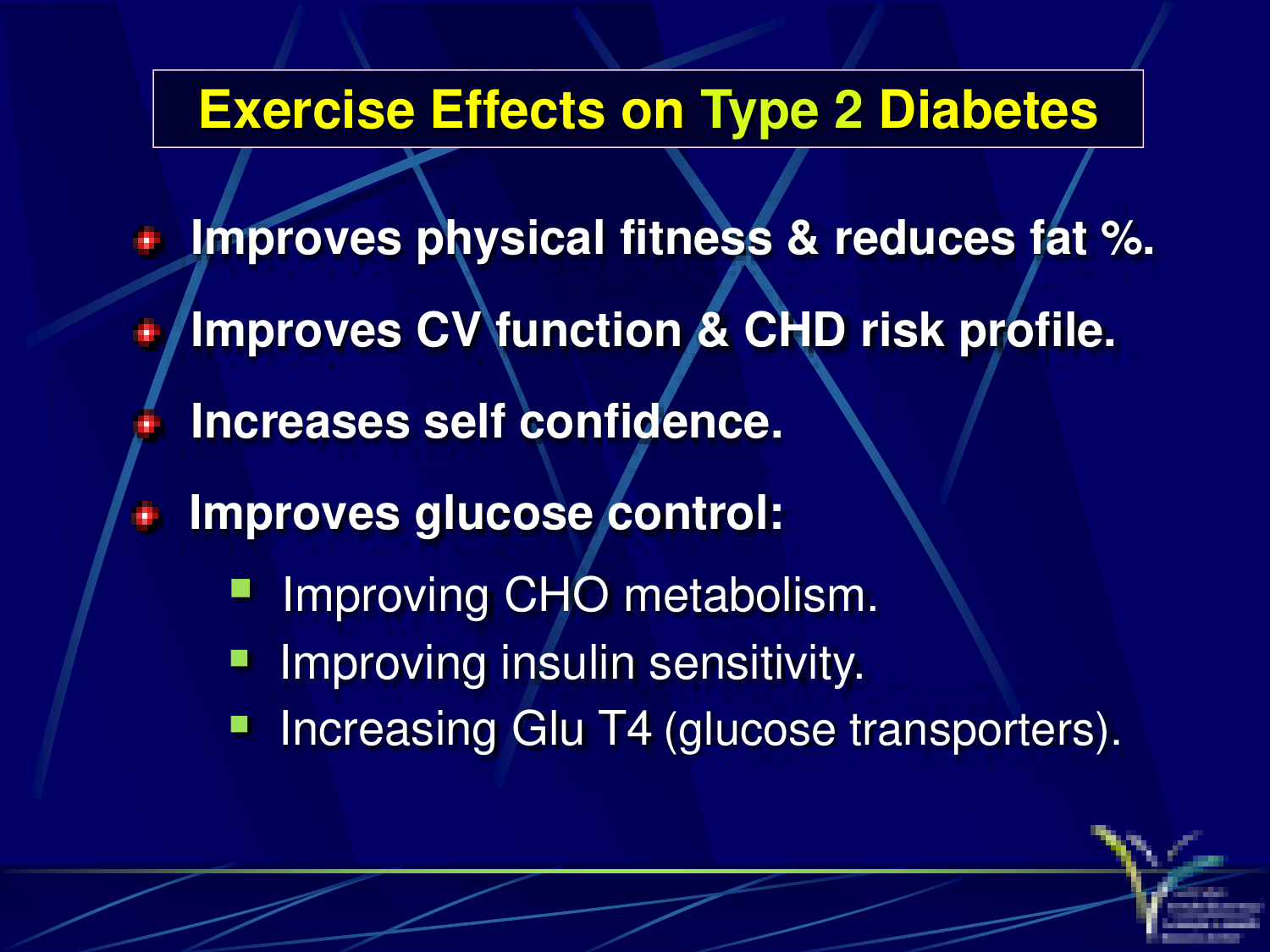**High-intensity interval training (HIIT) versus continuous training** 

- ❖ **Participants at risk of or with type 2 diabetes experienced reductions in fasting glucose after high-intensity interval training (-0.92 mmol /L, -1.22 to -0.62,** *p***< 0.001) higher than the reduction after continuous training.**
- ❖ **HIIT appears effective at improving metabolic health, particularly in those at risk of or with type 2 diabetes.**

*Jelleyman C, et al. The effects of high-intensity interval training on glucose regulation and insulin resistance: a meta-analysis. Obes Rev 2015; 16: 942–961.*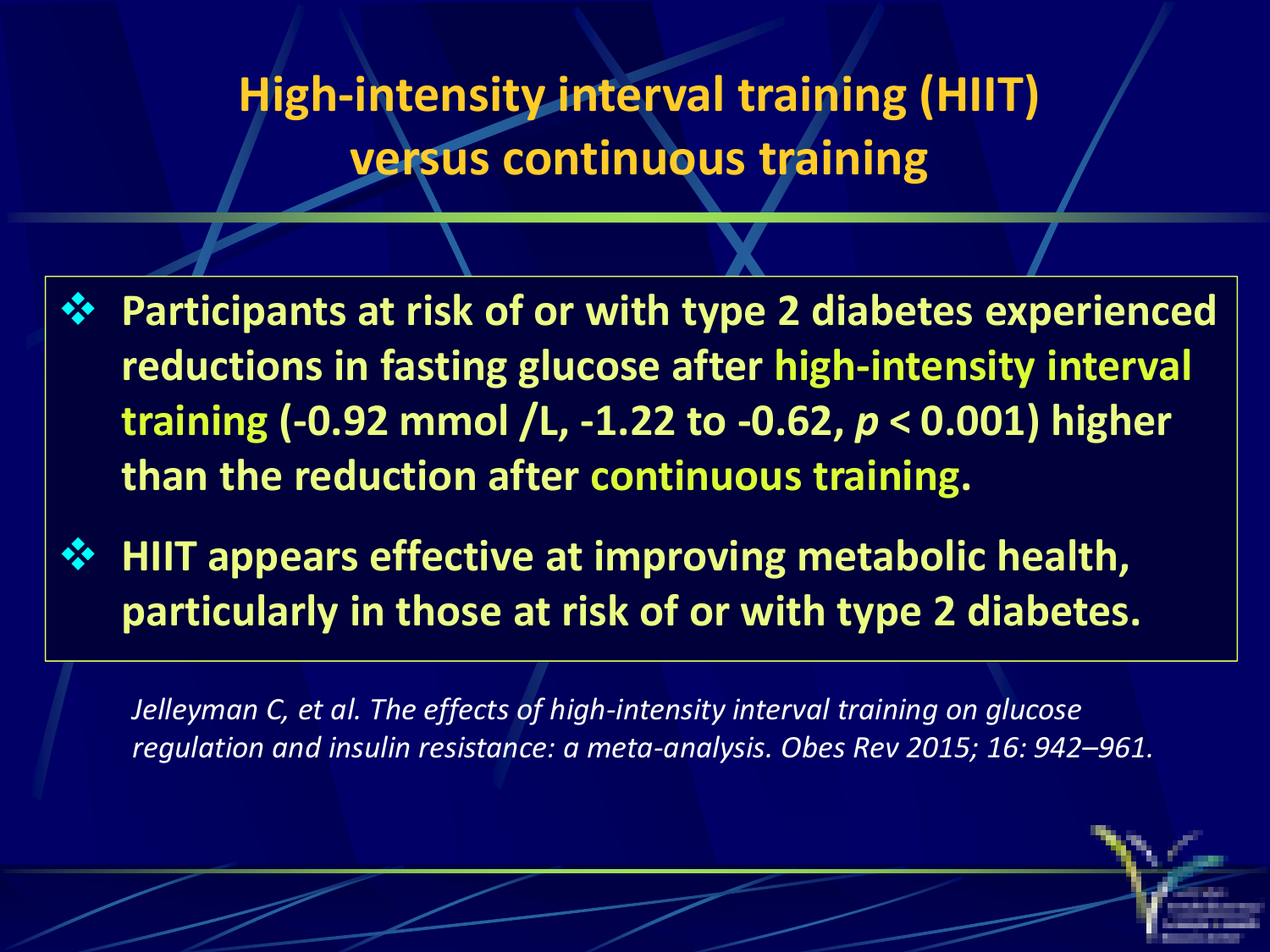**Exercise Prescription for Diabetic Patients**

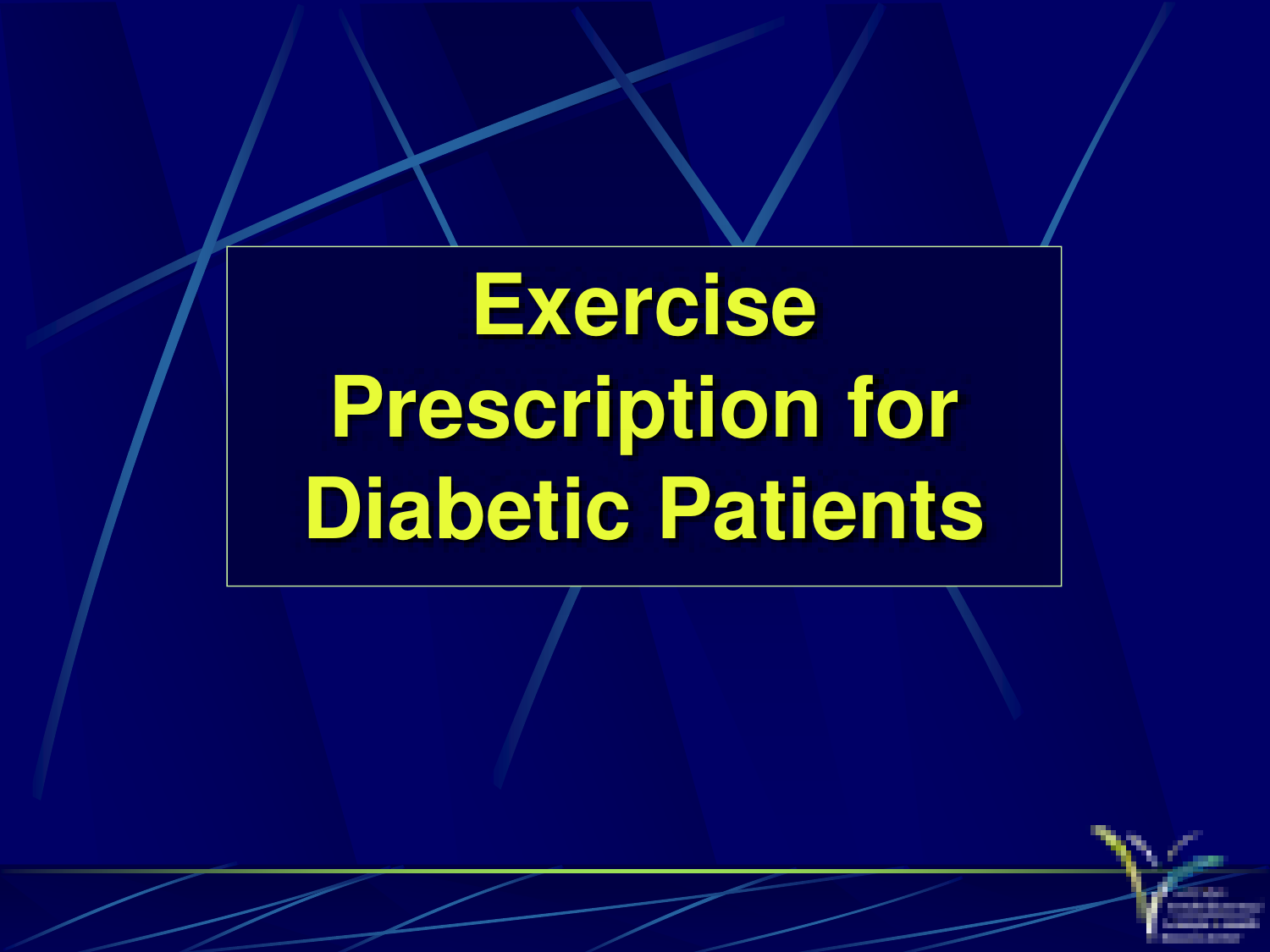#### **Exercise Prescription for Diabetic | 1/3**

**Aerobic activity for 30 min. extended** (gradually) **to 60 min. every day or most days/week.**

**HR during activity should be gradually increased to reach 60 – 70% of HR max.**

**Exercise session should include 5-10 min. of warm-up and a 5 min of cool-down.**

**Exercise must involve most major muscles in both lower and upper parts of the body.**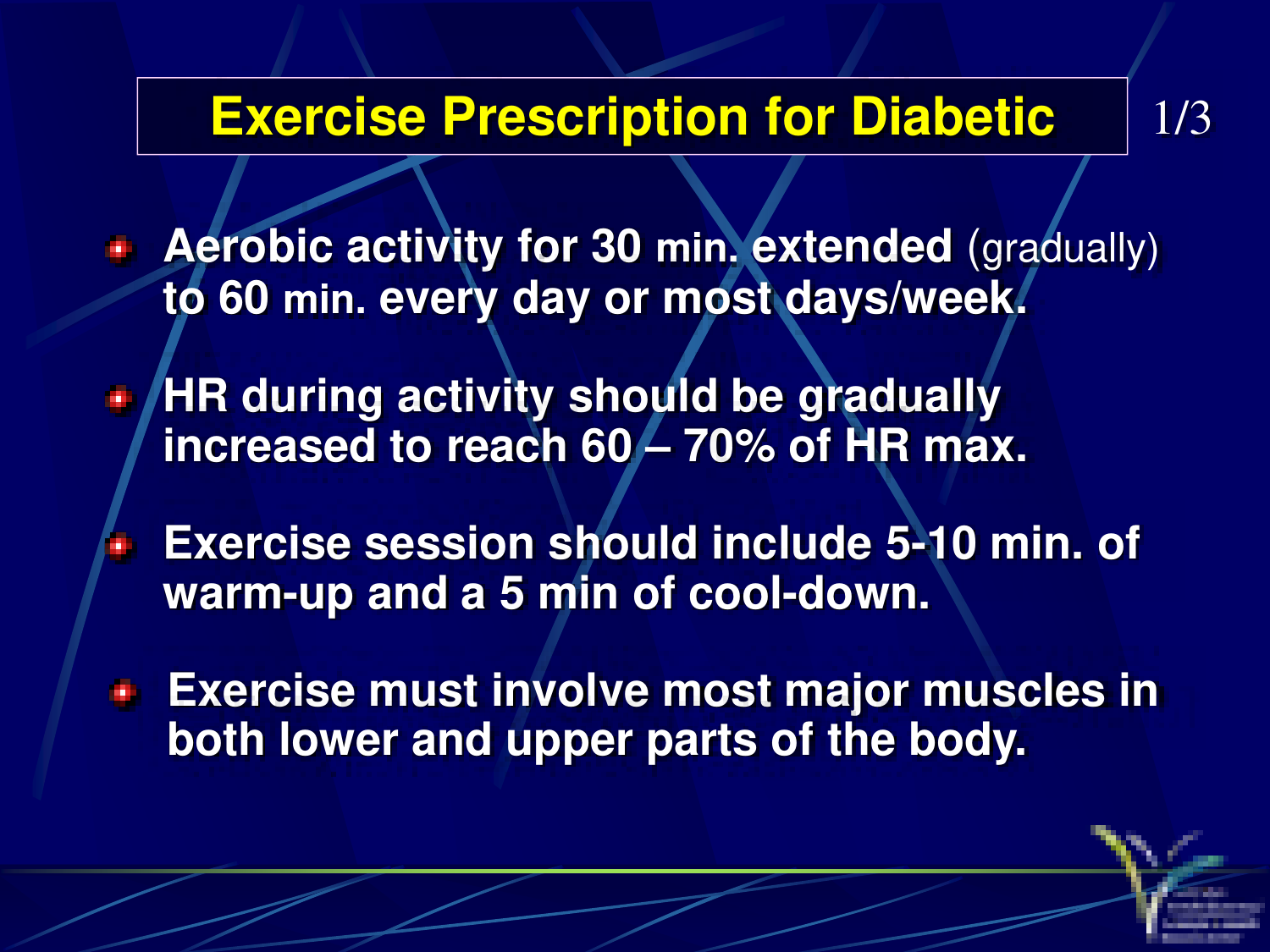# **Exercise Prescription for Special Cases**

❖ **Diabetic with Peripheral Neuropathy** ❖ **Diabetic with Autonomic Neuropathy** ❖ **Diabetic with Retinopathy**

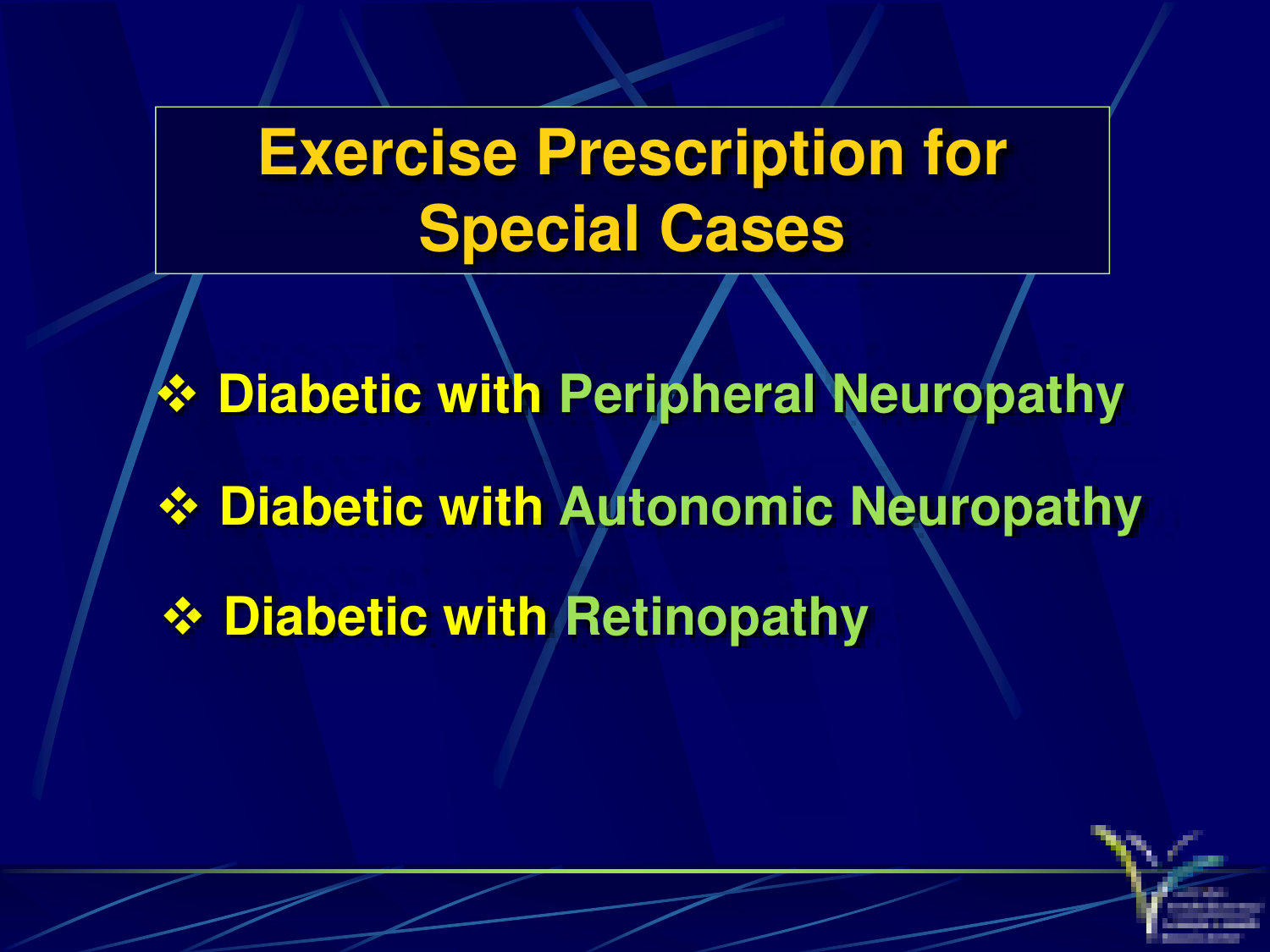# **Exercise Prescription for Elderly Population**

**6**

#### **Exercise Prescription for Special Population**

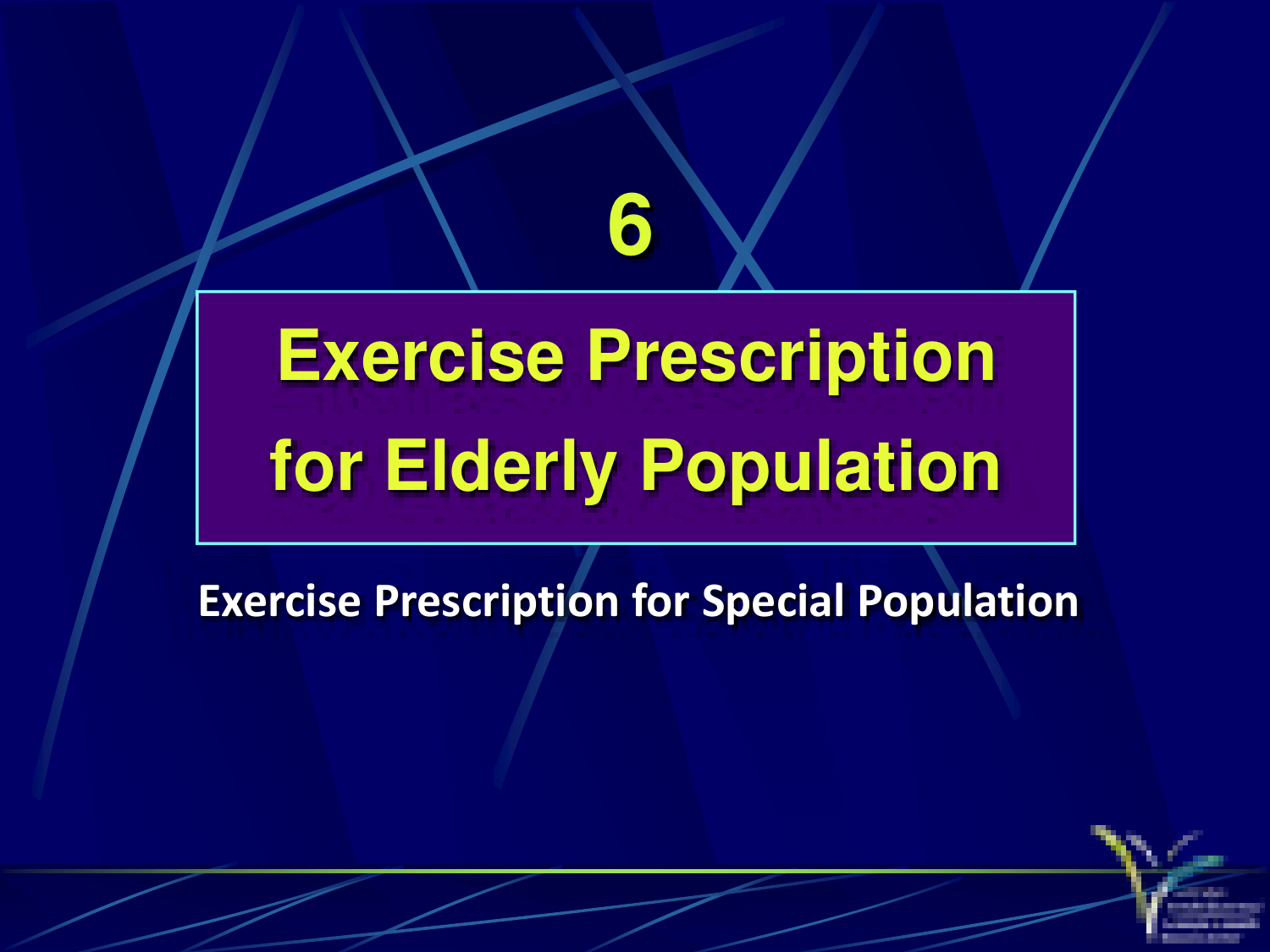# **How to Calculate Energy Expenditure during Brisk Walking!**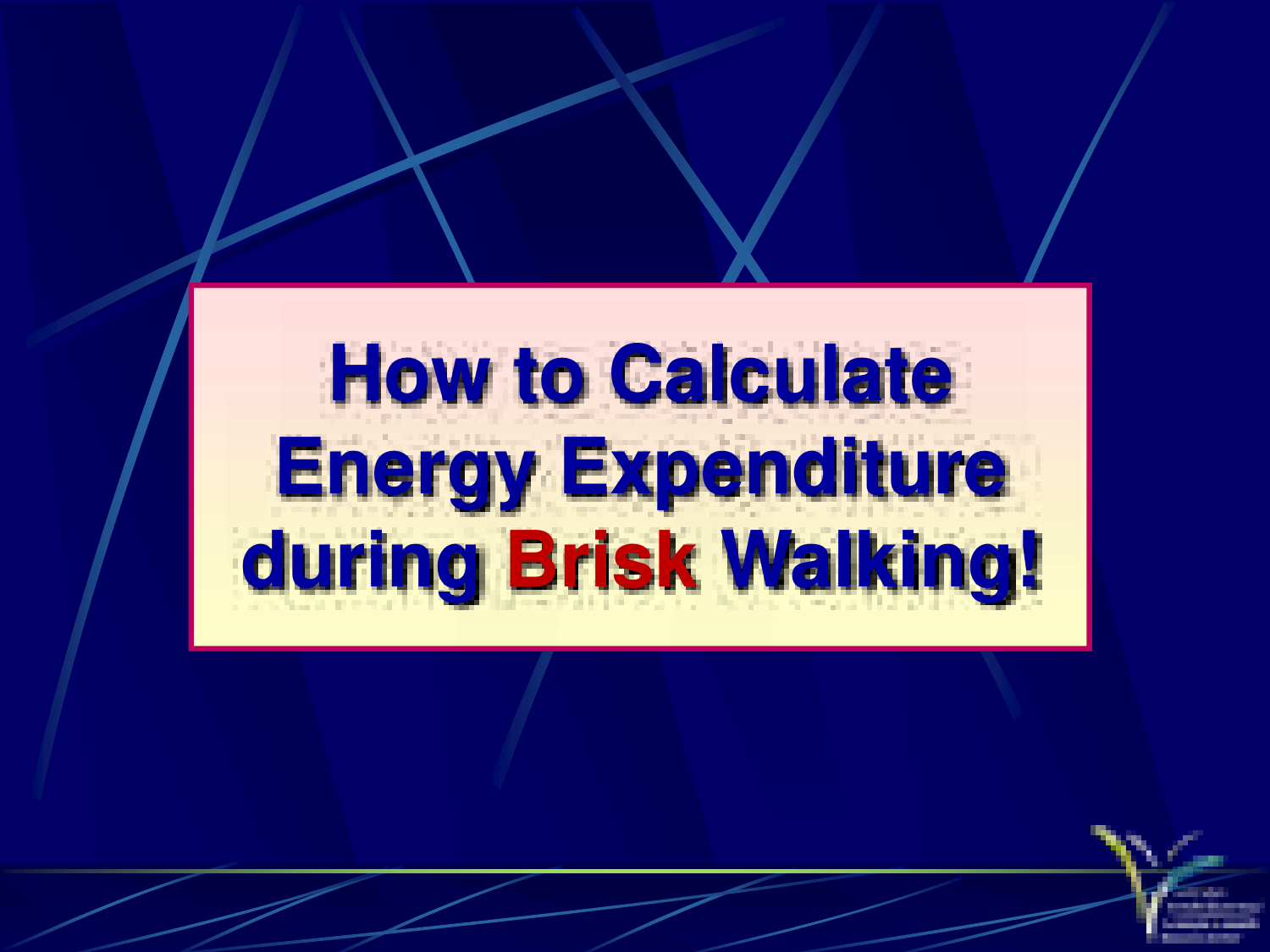# **Practical Session (3)**

# **Energy Expenditure Calculation**

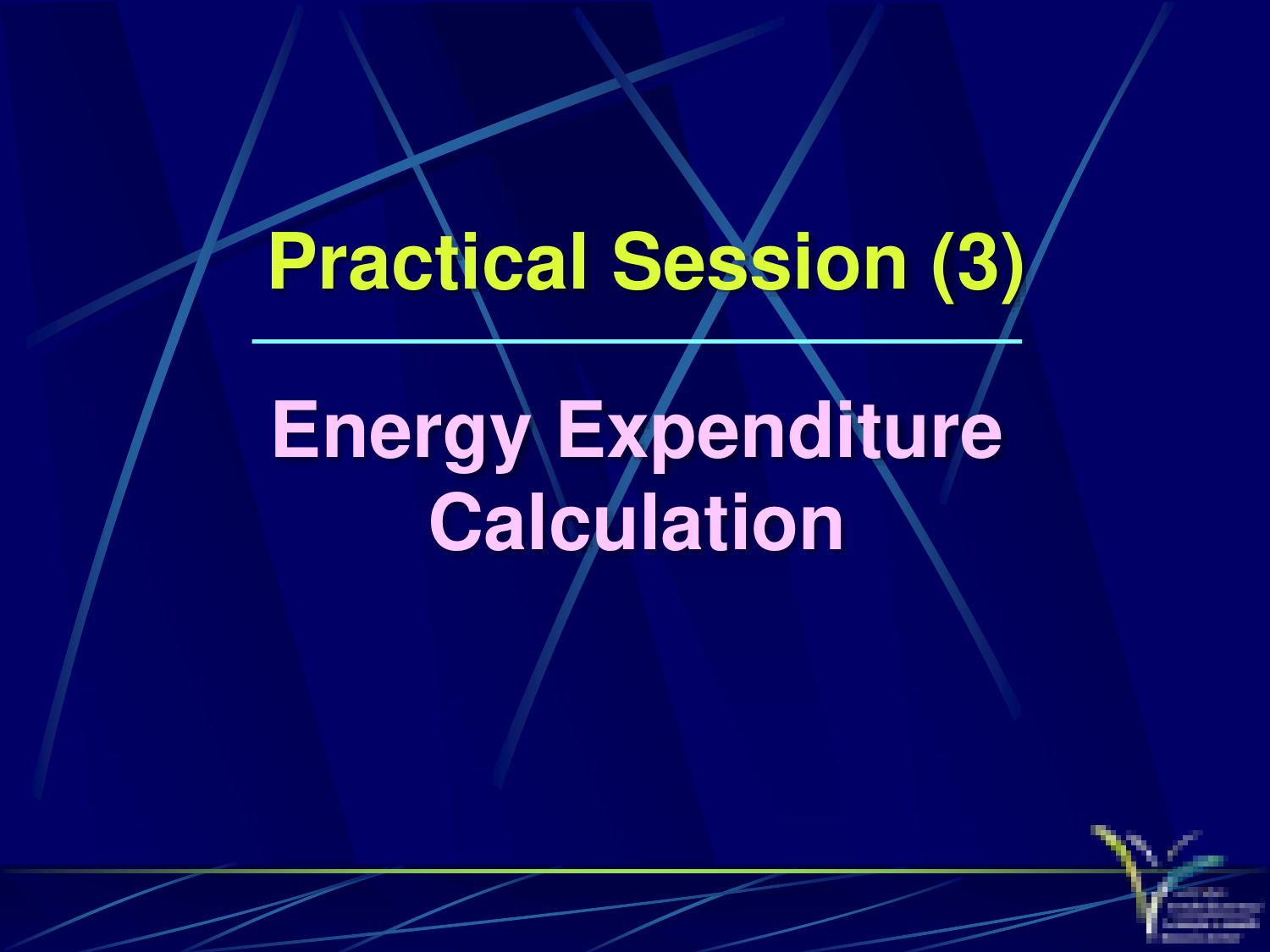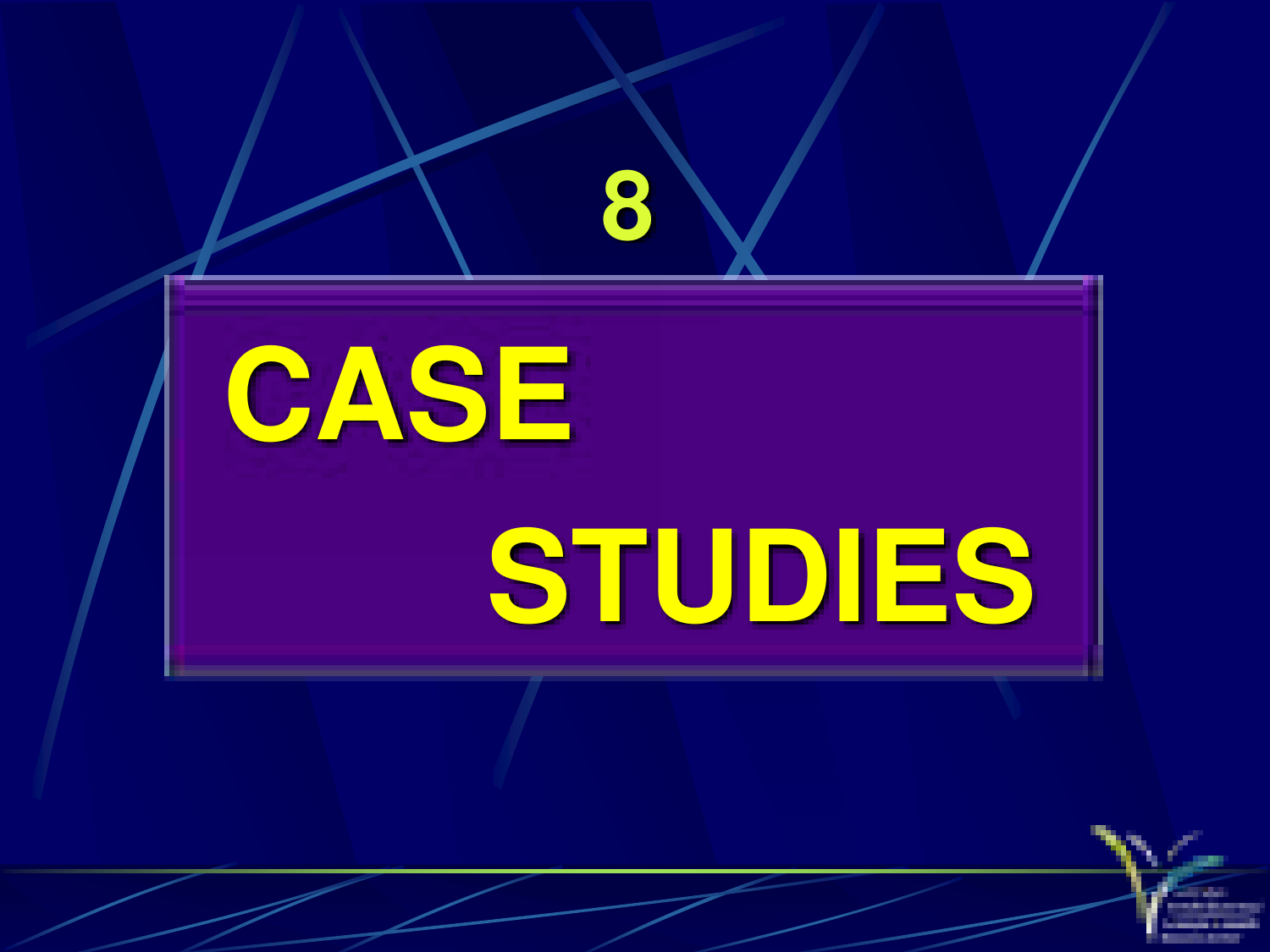## **Case Study 1 (Q-1)**

- **An obese women, 42 years of age, her weight = 94 kg & height = 172 cm. She has high BP and has prediabetes. Nothing else remarkable.**
- **Prescribe a physical activity program for her, so she could increase her energy expenditure through brisk walking by 1400 K. calories per week.**
- **Will this increase in her activity is enough to reduce her weight as well as to improve her CHD risk factors?**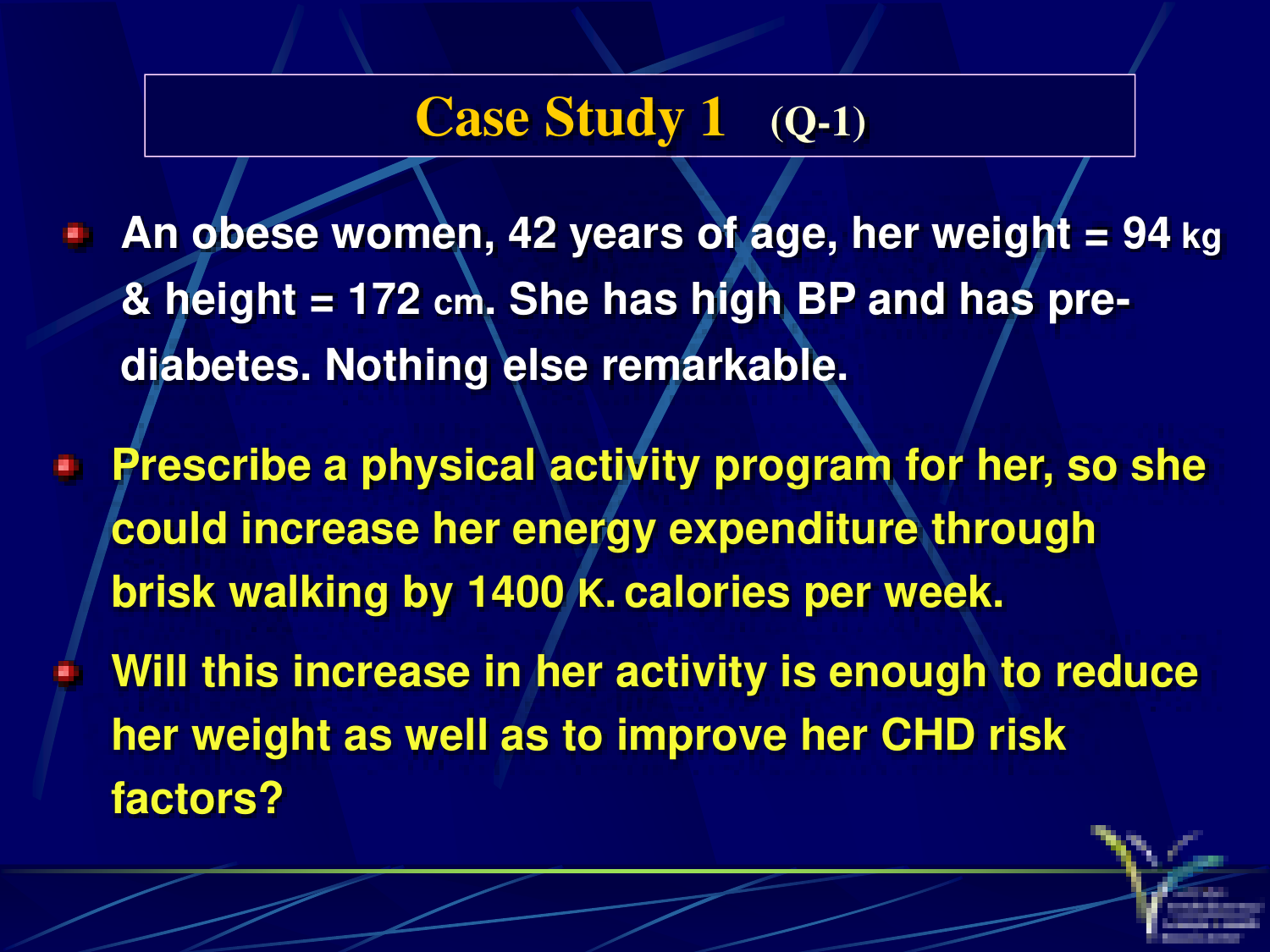## **Case Study 2 (Q-1)**

- An obese man, 48 years of age, his weight  $\neq$  90 kg, **& height = 170 cm. He is hypertensive and has diabetes. He also complains from moderate pain in his knee (osteoarthritis).** 
	- **Prescribe a physical activity program for him, so he could reduce his weight as well as to improve his blood sugar control and hypertension, assuming an energy expenditure from physical activity of 1600 K. calories per week?**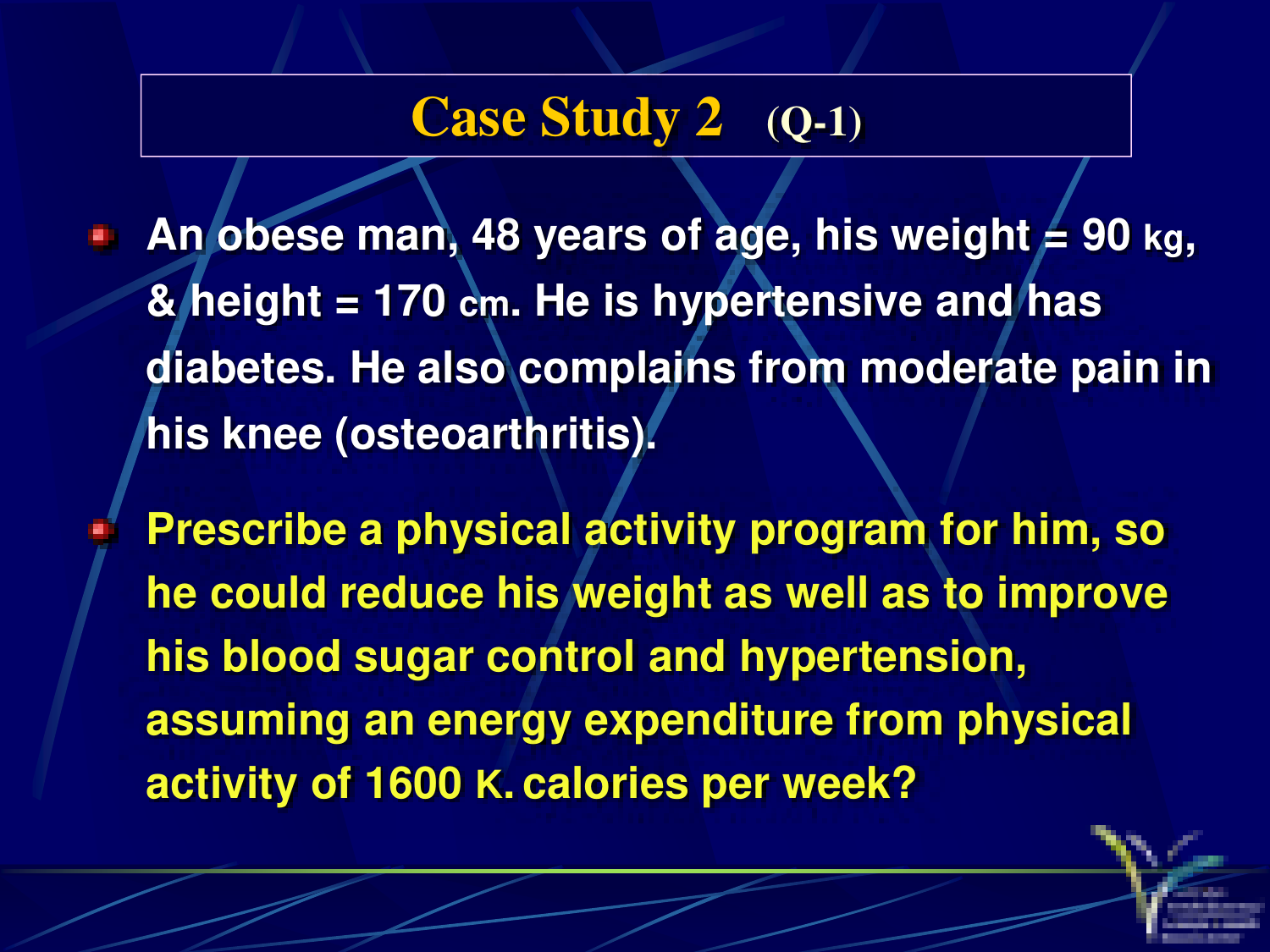#### **Case Study 2** (Q-2) continued

- **In his case, what is the right type of physical activity?**
- **If his target body weight is 75 kg, and assuming that 25% of the energy deficit can come from increased energy expenditure through physical activity, how many weeks needed for him to loose those 15 kg of excess body weight, through exercise and diet?**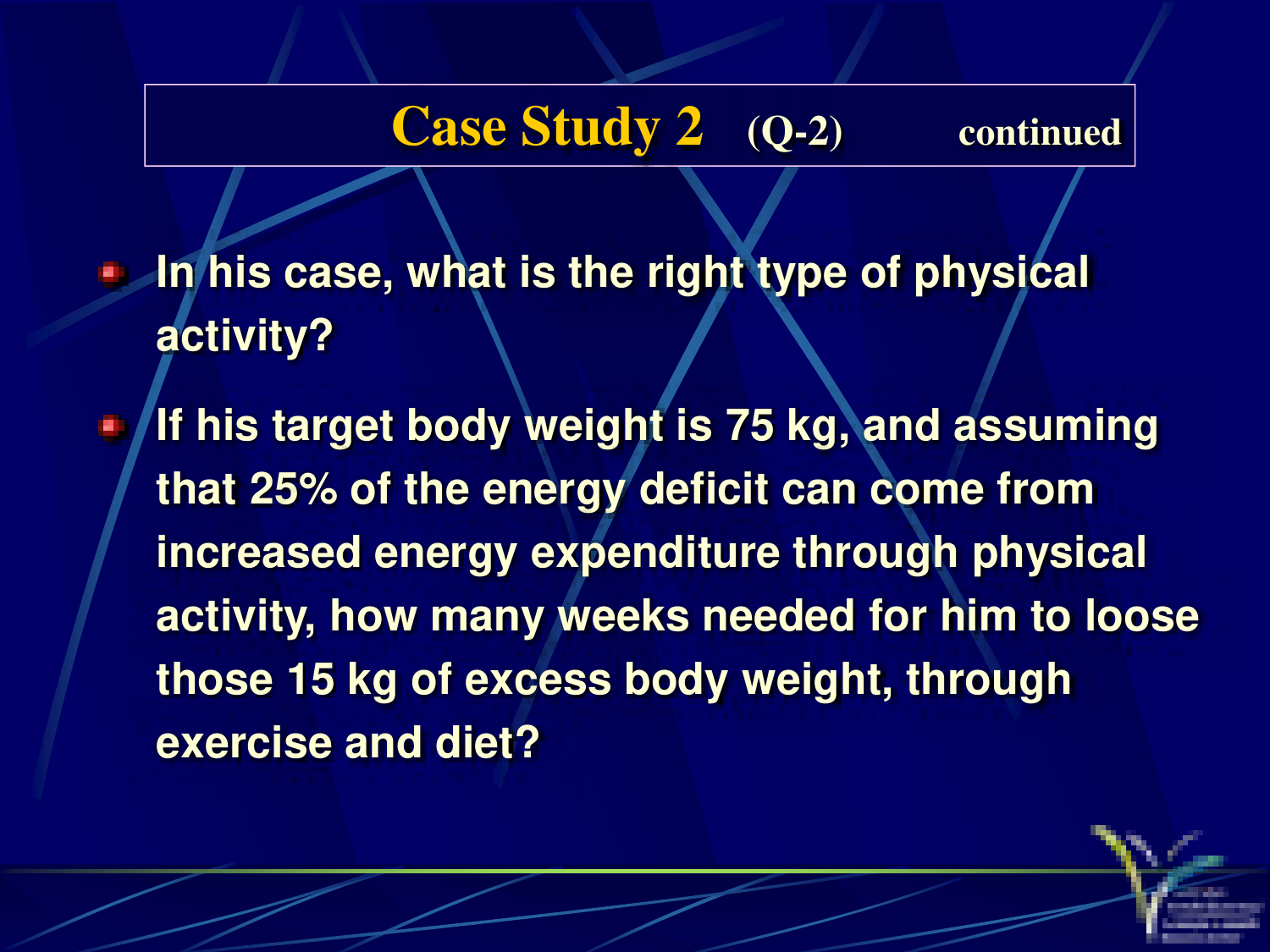## **Case Study 3 (Q)**

**An obese sedentary women, her age = 55 yrs, weight = 80 kg, height = 158 cm. She has type 2 diabetes for 6 years, and BP under control with medication. Otherwise she is OK.**

**Prescribe diet and physical activity to reduce her weight as well as to control her diabetes and hypertension, targeting energy expenditure with exercise of 1400 K. calories per week?** 

**Assuming a target body wt. of 70 kg, what is her**  ø. **daily energy needs (requirement) at this weight?**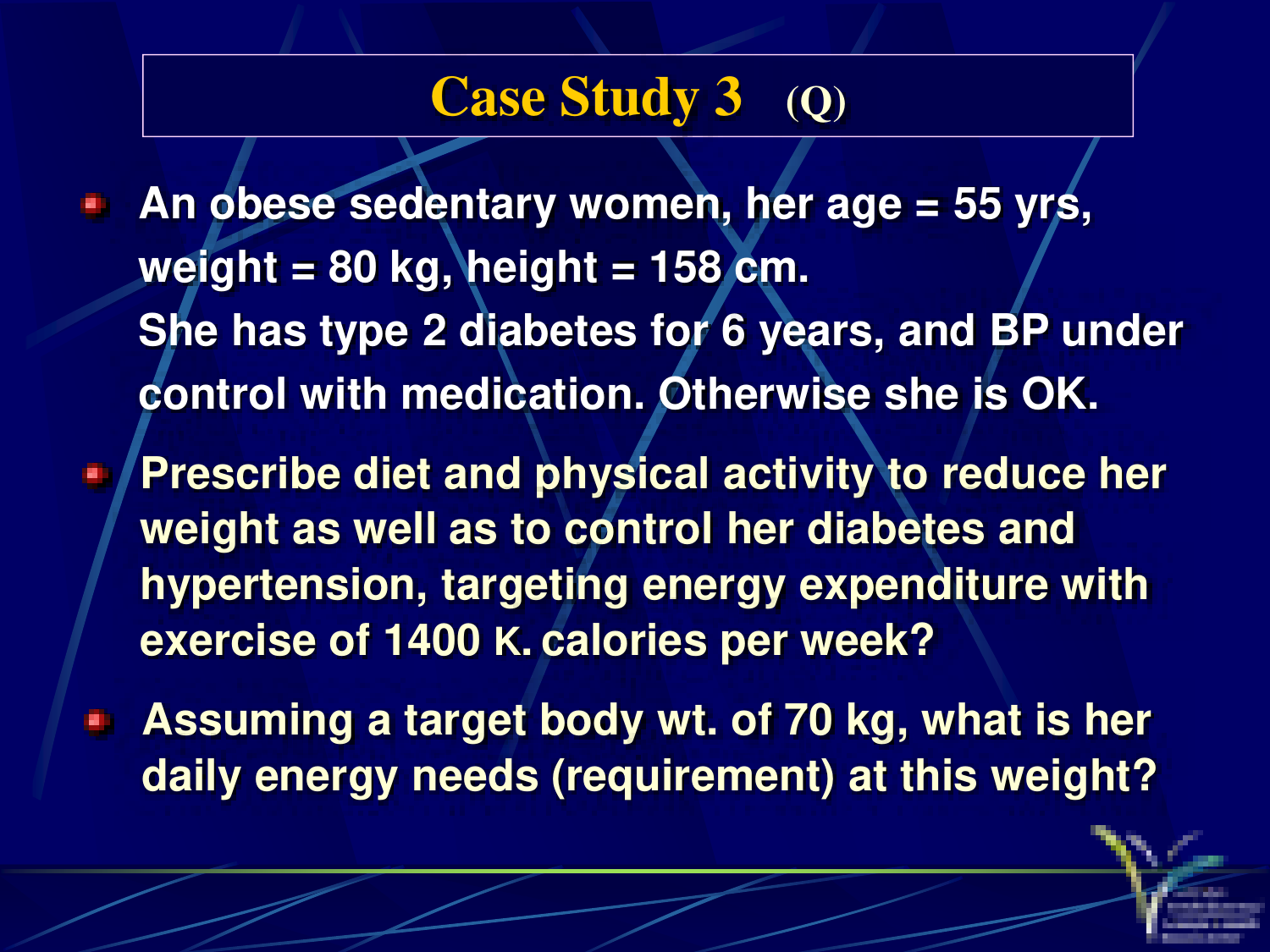### **Case Study 3 (A-1)**

- **BMI** = 80/ (1.58  $*$  1.58) = 32.1 **kg/m<sup>2</sup>**
- **Brisk Walking: 0.07 K. calorie/kg. min.**
- **Energy cost of walking: 80 \* 0.07 = 5.6 k. cal. min.**
- **Net energy cost of walking: 5.6- 1.33 = 4.27 kcal/min**
- **Time needed to expend 1400 k. cal. per week = 1400/ 4.27 = 328 minutes; 328/5 days = 66 min. per day OR approx. 82 min a day for 4 days per week**

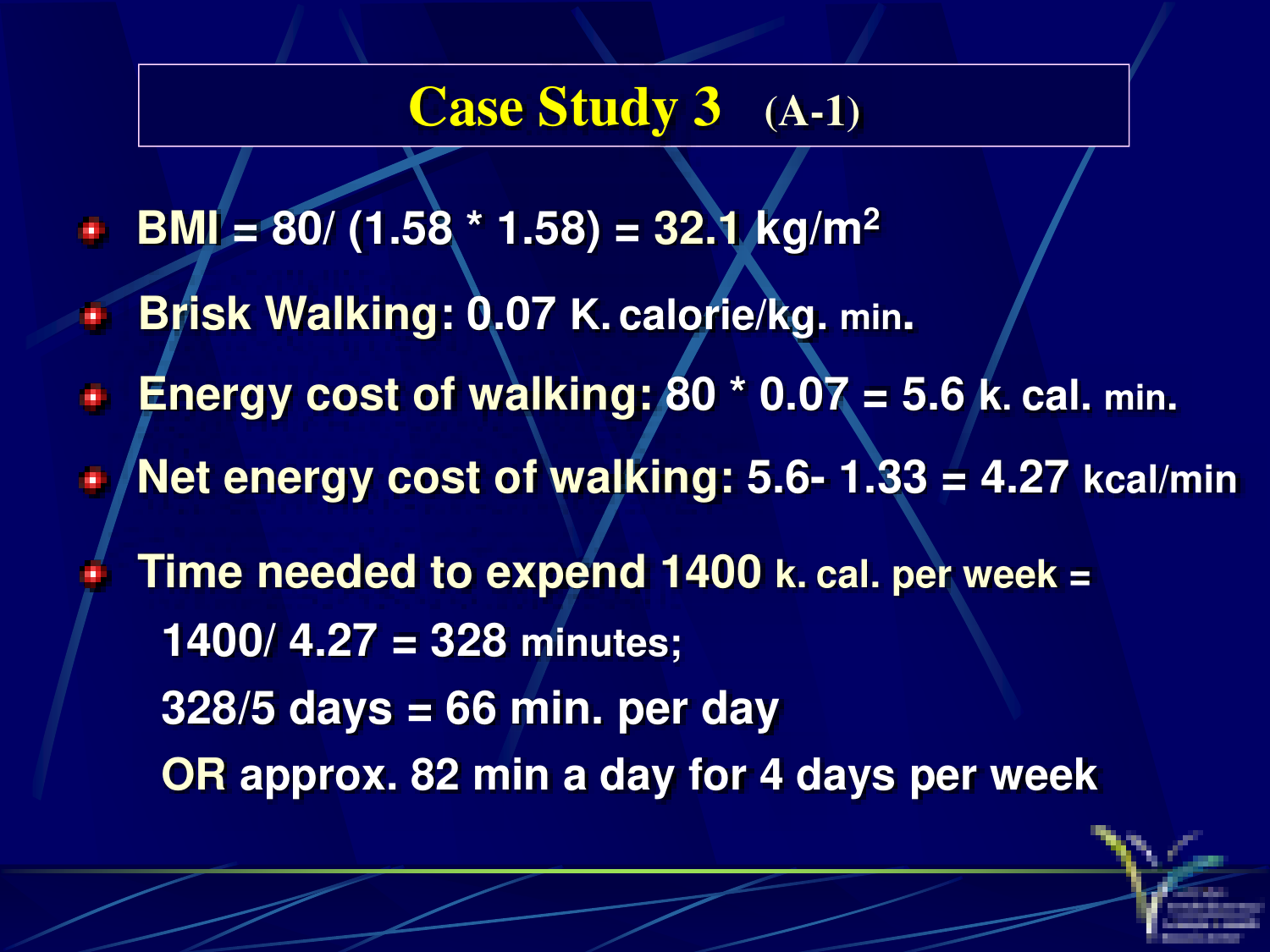## **النشاط البدني مداواة Medicine is Exercise**

#### **Using the Five A's Framework:**



**ACSM***'***s Exercise is Medicine, 2009**